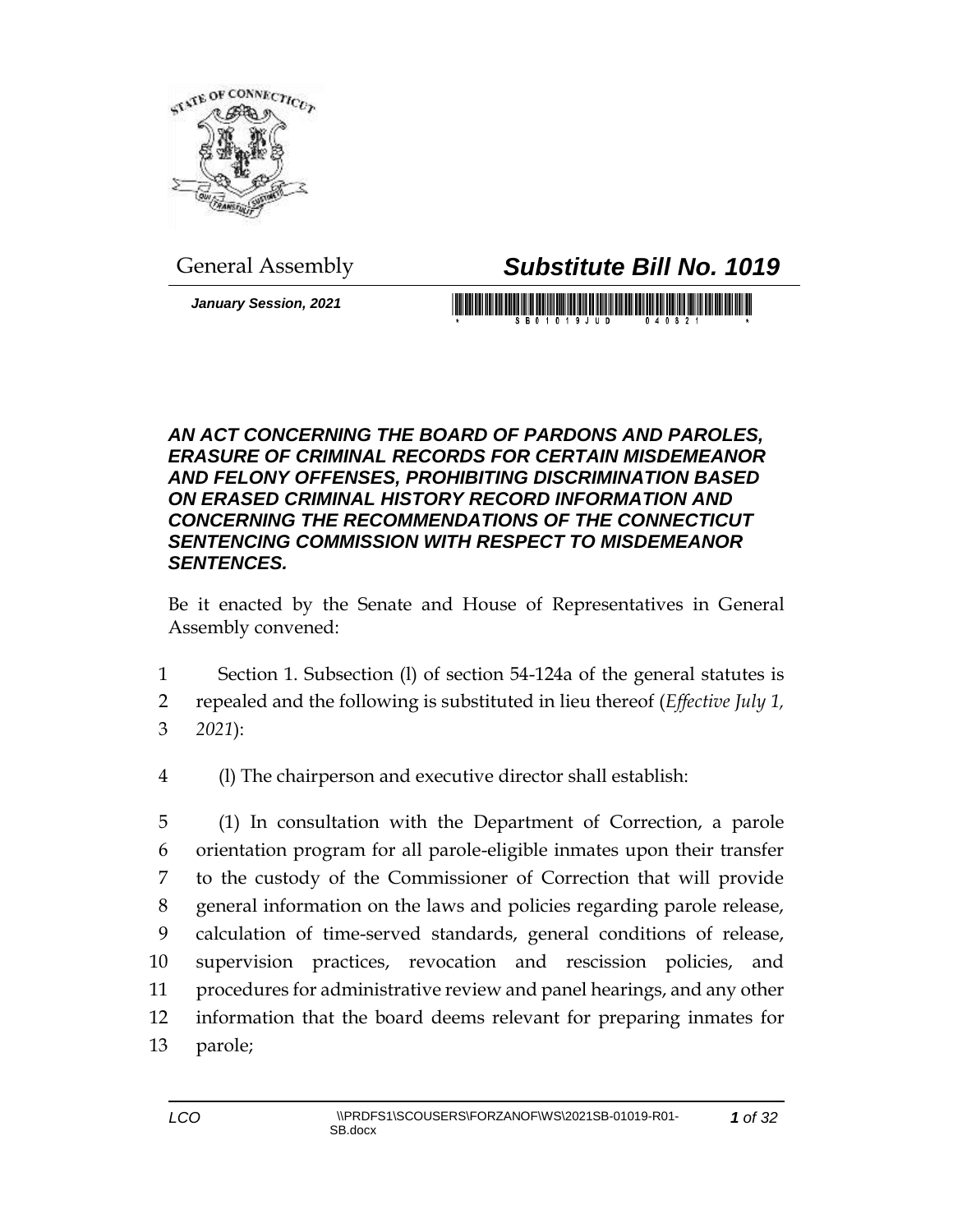(2) An incremental sanctions system for parole violations including, but not limited to, reincarceration based on the type, severity and frequency of the violation and specific periods of incarceration for certain types of violations; **[**and**]**

 (3) A formal training program for members of the board and parole 19 officers, to be completed annually by each member, that shall include, but not be limited to, an overview of the criminal justice system, the parole system including factors to be considered in granting parole, victim rights and services, reentry strategies, risk assessment, case management and mental health issues; **[**. Each member shall complete such training annually.**]** and

 (4) A formal training program to be completed annually by each member of the board on the pardons process, including information 27 concerning collateral consequences a person with a criminal record may face due to having a criminal record, such as when applying for housing or employment.

 Sec. 2. Section 54-130a of the general statutes is repealed and the following is substituted in lieu thereof (*Effective January 1, 2023*):

 (a) Jurisdiction over the granting of, and the authority to grant, commutations of punishment or releases, conditioned or absolute, in the case of any person convicted of any offense against the state and commutations from the penalty of death shall be vested in the Board of Pardons and Paroles.

 (b) The board shall have authority to grant pardons, conditioned, provisional or absolute, or certificates of rehabilitation for any offense against the state at any time after the imposition and before or after the service of any sentence.

 (c) The board may accept an application for a pardon three years after an applicant's conviction of a misdemeanor or violation and five years after an applicant's conviction of a felony, except that the board, upon a finding of extraordinary circumstances, may accept an application for a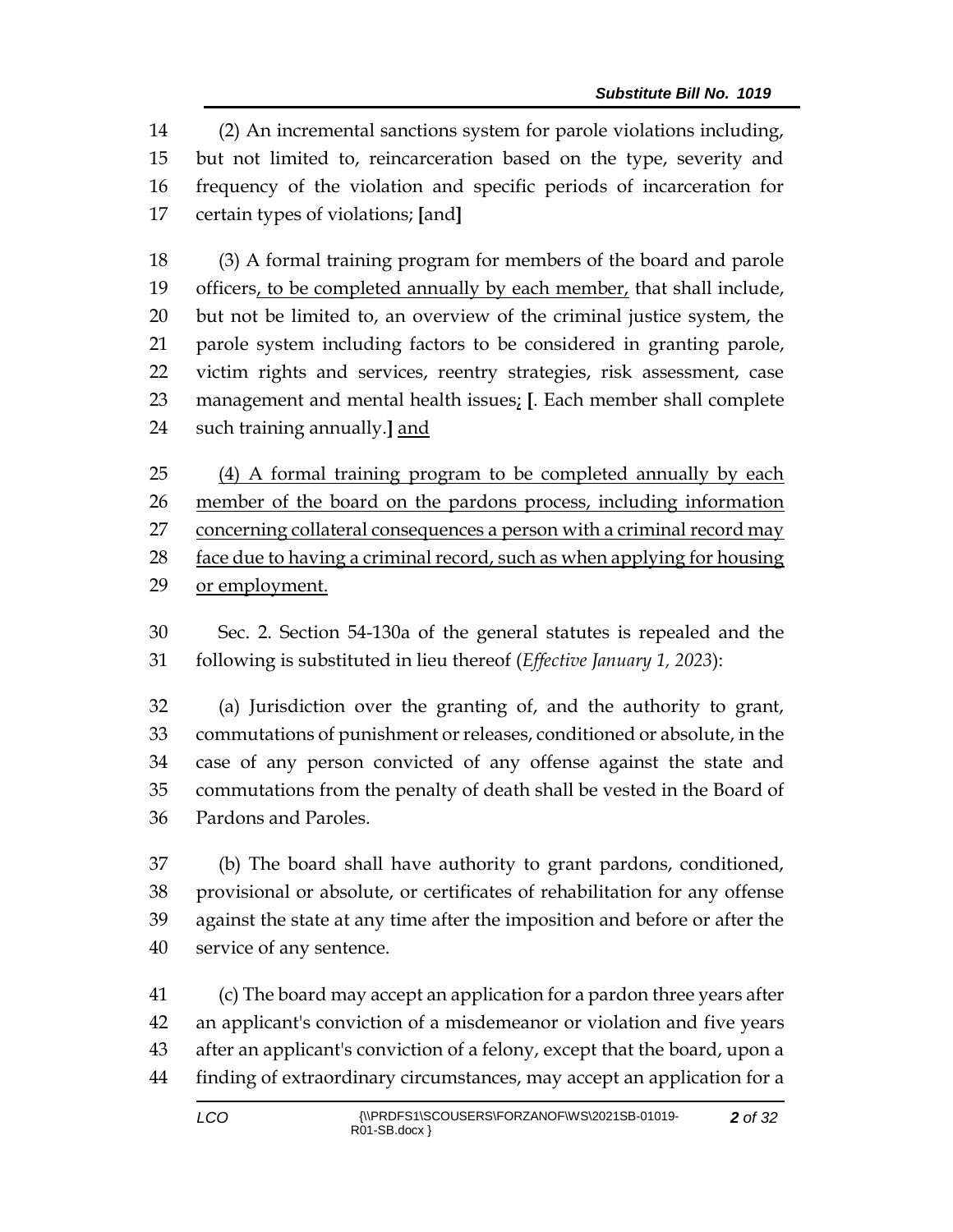pardon prior to such dates.

 (d) Whenever the board grants an absolute pardon to any person, the board shall cause notification of such pardon to be made in writing to the clerk of the court in which such person was convicted, or the Office of the Chief Court Administrator if such person was convicted in the Court of Common Pleas, the Circuit Court, a municipal court, or a trial justice court.

 (e) Whenever the board grants a provisional pardon or a certificate of rehabilitation to any person, the board shall cause notification of such provisional pardon or certificate of rehabilitation to be made in writing to the clerk of the court in which such person was convicted. The granting of a provisional pardon or a certificate of rehabilitation does not entitle such person to erasure of the record of the conviction of the offense or relieve such person from disclosing the existence of such conviction as may be required.

 (f) In the case of any person convicted of a violation for which a sentence to a term of imprisonment may be imposed, the board shall have authority to grant a pardon, conditioned, provisional or absolute, or a certificate of rehabilitation in the same manner as in the case of any person convicted of an offense against the state.

 (g) The board shall not deny any application for a pardon, unless the board provides a statement in writing to the applicant of the factors considered when determining whether the applicant qualified for the pardon and an explanation as to which factors were not satisfied.

 Sec. 3. Section 54-142a of the general statutes is repealed and the following is substituted in lieu thereof (*Effective January 1, 2023*):

 (a) Whenever in any criminal case, on or after October 1, 1969, the accused, by a final judgment, is found not guilty of the charge or the charge is dismissed, all police and court records and records of any state's attorney pertaining to such charge shall be erased upon the expiration of the time to file a writ of error or take an appeal, if an appeal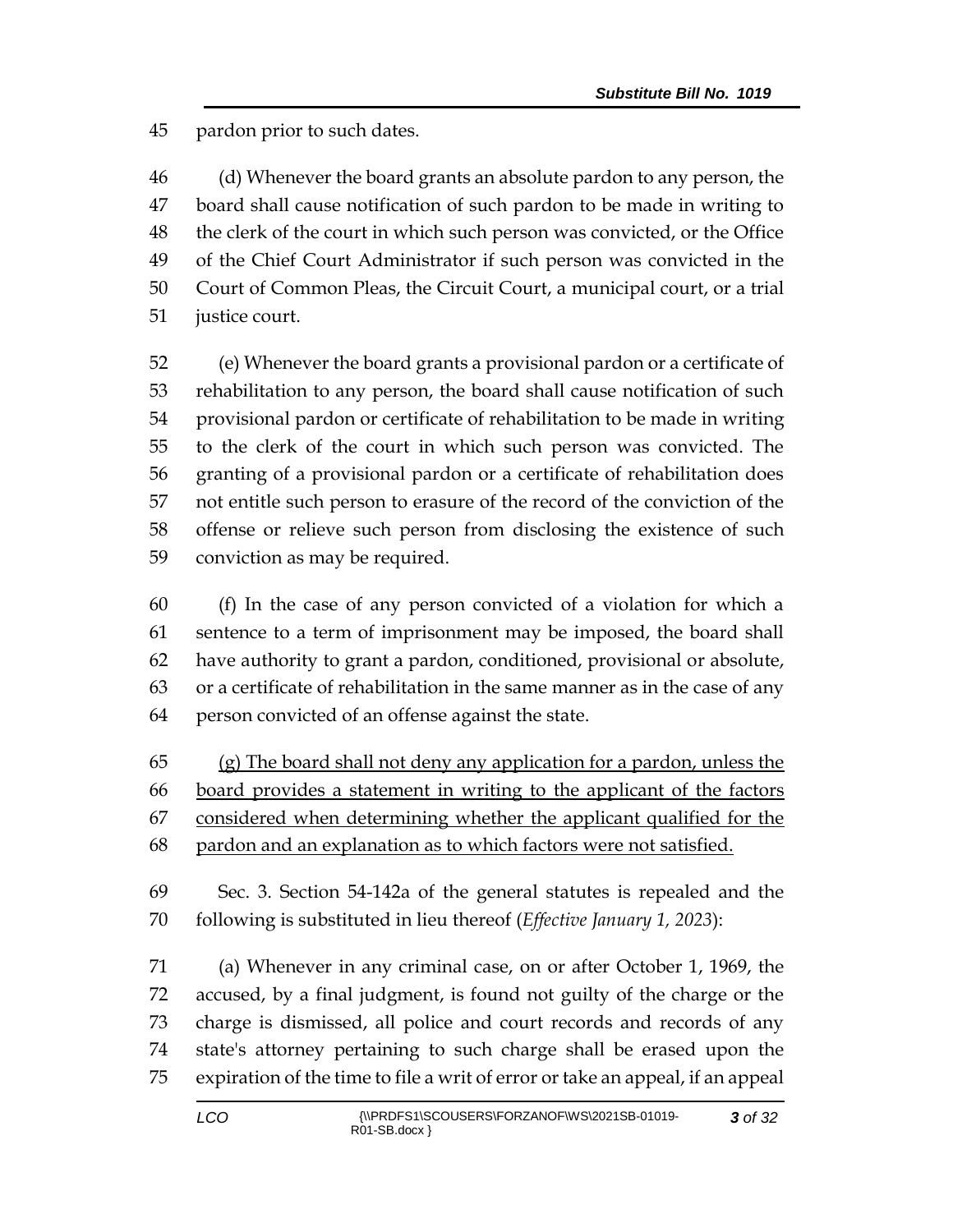is not taken, or upon final determination of the appeal sustaining a finding of not guilty or a dismissal, if an appeal is taken. Nothing in this subsection shall require the erasure of any record pertaining to a charge for which the defendant was found not guilty by reason of mental disease or defect or guilty but not criminally responsible by reason of mental disease or defect.

 (b) Whenever in any criminal case prior to October 1, 1969, the accused, by a final judgment, was found not guilty of the charge or the charge was dismissed, all police and court records and records of the state's or prosecuting attorney or the prosecuting grand juror pertaining to such charge shall be erased by operation of law and the clerk or any person charged with the retention and control of such records shall not disclose to anyone their existence or any information pertaining to any charge so erased; provided nothing in this subsection shall prohibit the arrested person or any one of his heirs from filing a petition for erasure with the court granting such not guilty judgment or dismissal, or, where the matter had been before a municipal court, a trial justice, the Circuit Court or the Court of Common Pleas **[**with the records center of the Judicial Department**]** in the Superior Court where venue would exist for criminal prosecution and thereupon all police and court records and records of the state's attorney, prosecuting attorney or prosecuting grand juror pertaining to such charge shall be erased. Nothing in this subsection shall require the erasure of any record pertaining to a charge for which the defendant was found not guilty by reason of mental disease or defect.

 (c) (1) Whenever any charge in a criminal case has been nolled in the Superior Court, or in the Court of Common Pleas, if at least thirteen months have elapsed since such nolle, all police and court records and records of the state's or prosecuting attorney or the prosecuting grand juror pertaining to such charge shall be erased, except that in cases of nolles entered in the Superior Court, Court of Common Pleas, Circuit Court, municipal court or by a justice of the peace prior to April 1, 1972, such records shall be deemed erased by operation of law and the clerk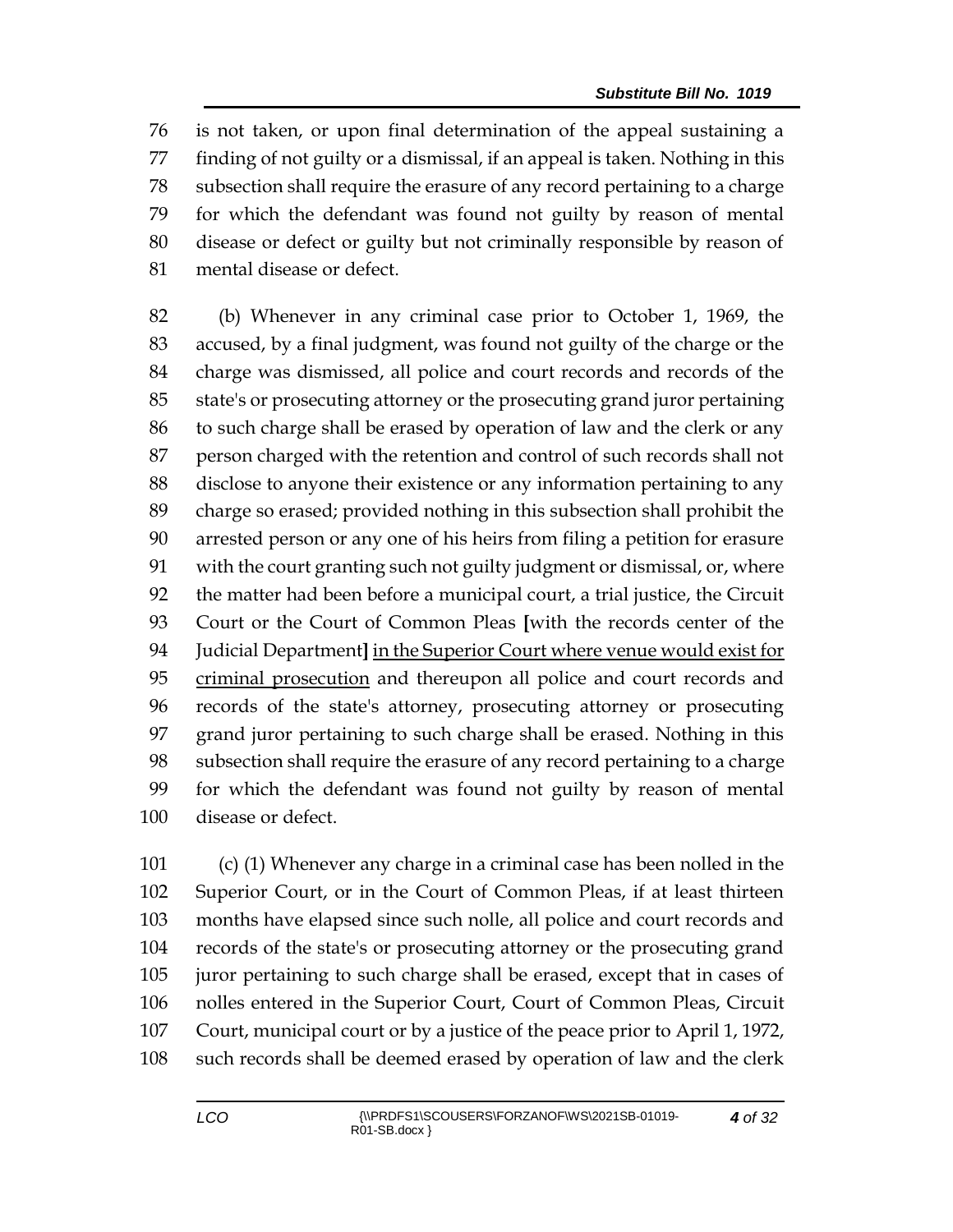or the person charged with the retention and control of such records shall not disclose to anyone their existence or any information pertaining to any charge so erased, provided nothing in this subsection shall prohibit the arrested person or any one of his heirs from filing a petition to the court **[**or to the records center of the Judicial Department, as the case may be,**]** to have such records erased, in which case such records shall be erased.

 (2) Whenever any charge in a criminal case has been continued at the request of the prosecuting attorney, and a period of thirteen months has elapsed since the granting of such continuance during which period there has been no prosecution or other disposition of the matter, the charge shall be nolled upon motion of the arrested person and such erasure may thereafter be effected or a petition filed therefor, as the case may be, as provided in this subsection for nolled cases.

 (d) (1) Whenever prior to October 1, 1974, any person who has been convicted of an offense in any court of this state has received an absolute 125 pardon for such offense, such person or any one of his heirs may, at any time subsequent to such pardon, file a petition with the **[**superior court**]** Superior Court at the location in which such conviction was effected, or with the **[**superior court**]** Superior Court at the location having custody of the records of such conviction or **[**with the records center of the Judicial Department**]** if such conviction was in the Court of Common Pleas, Circuit Court, municipal court or by a trial justice court, in the Superior Court where venue would exist for criminal prosecution, for an order of erasure, and the Superior Court **[**or records center of the Judicial Department**]** shall direct all police and court records and records of the state's or prosecuting attorney pertaining to such **[**case to**]** offense be erased.

 (2) Whenever such absolute pardon was received on or after October 138 1, 1974, such records shall be erased.

 (e) (1) Except as provided in subdivision (2) of this subsection, 140 whenever any person has been convicted in any court of this state of a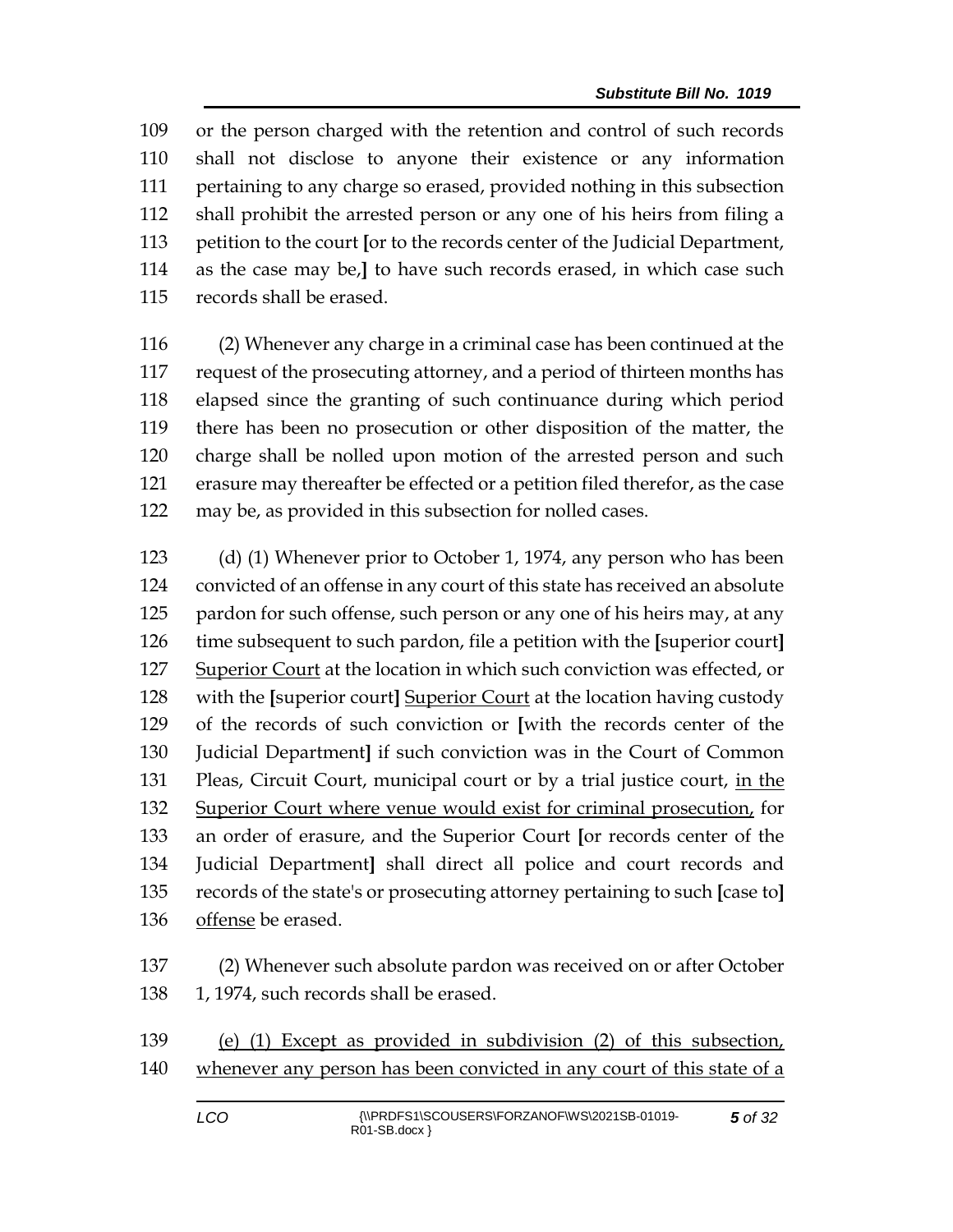141 classified or unclassified misdemeanor offense, or a class C, D or E felony or an unclassified felony offense carrying a term of imprisonment of not more than ten years, any police or court record and record of the state's or prosecuting attorney or the prosecuting grand juror pertaining to such conviction, or any record pertaining to court obligations arising from such conviction held by the Board of Pardons and Paroles shall be erased as follows: (A) For any classified or unclassified misdemeanor offense, such records shall be erased seven years from the date on which the court entered the convicted person's most recent judgment of conviction (i) by operation of law, if such offense occurred on or after January 1, 2000, or (ii) upon the filing of a petition on a form prescribed by the Office of the Chief Court Administrator, if such offense occurred prior to January 1, 2000; (B) for any class D or E felony or an unclassified felony offense carrying a term of imprisonment of not more than five years, such records shall be erased ten years from the date on which the court entered the convicted person's most recent judgment of conviction (i) by operation of law, if such offense occurred on or after January 1, 2000, or (ii) upon the filing of a petition on a form prescribed by the Office of the Chief Court Administrator, if such offense occurred prior to January 1, 2000; and (C) for any class C felony or an unclassified felony offense carrying a term of imprisonment of not more than ten years, but more than five years, such records shall be erased fifteen years from the date on which the court entered the convicted person's most recent judgment of conviction (i) by operation of law, if such offense occurred on or after January 1, 2000, or (ii) upon the filing of a petition on a form prescribed by the Office of the Chief Court Administrator, if such offense occurred prior to January 1, 2000. (2) Convictions for the following offenses shall not be eligible for erasure pursuant to this subsection: (A) Any conviction designated as a family violence crime, as defined in section 46b-38a; or (B) Any offense that is a nonviolent sexual offense or a sexually violent offense, each as defined in section 54-250.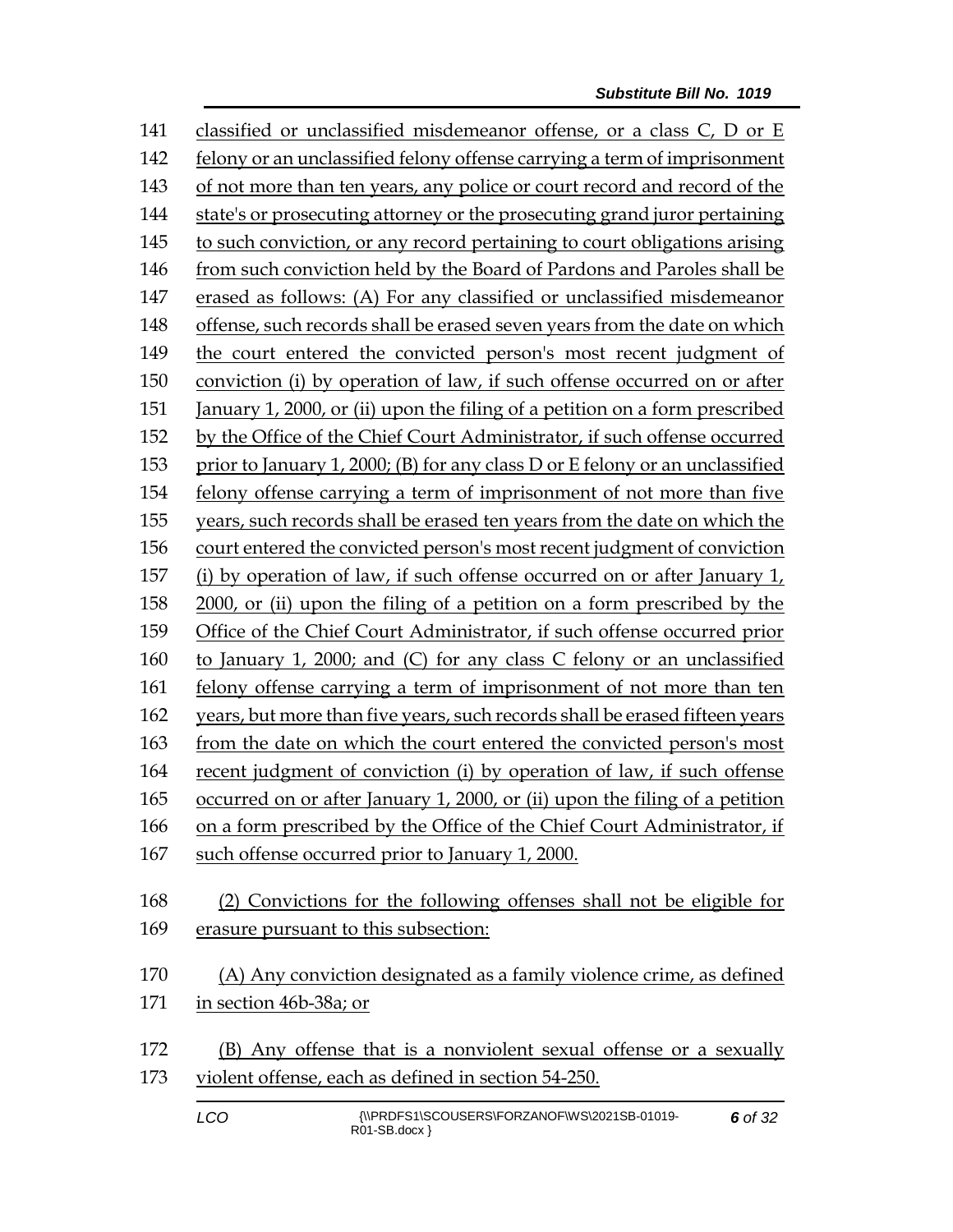(3) If a person has been convicted of a violation of subsection (c) of section 21a-279 prior to October 1, 2015, such conviction shall not be considered as a most recent offense when evaluating whether a sufficient period of time has elapsed for an offense to qualify for erasure pursuant to this subsection.

 (4) Nothing in this subsection shall limit any other procedure for erasure of criminal history record information, as defined in section 54- 142g, as amended by this act, or prohibit a person from participating in any such procedure, even if such person's criminal history record information has been erased pursuant to this section.

 (5) Nothing in this subsection shall be construed to require the Department of Motor Vehicles to erase criminal history record information on an operator's driving record. When applicable, the Department of Motor Vehicles shall make such criminal history record information available through the Commercial Driver's License Information System.

 (f) (1) Whenever a person was convicted of one or more misdemeanors committed while such person was under eighteen years of age, and the offense or offenses occurred on or after January 1, 2000, and before July 1, 2012, all police and court records and records of the state's or prosecuting attorney shall be (A) erased, if such record is in an electronic record other than a scanned copy of a physical document, or (B) deemed erased by operation of law if such record is a scanned copy of a physical document or another record that is not electronic. This subdivision shall not apply to a motor vehicle offense, a violation under title 14 or a violation of section 51-164r. The clerk of the court or any law enforcement agency having information contained in such erased records shall not disclose to anyone, except the subject of the record, upon submission pursuant to guidelines prescribed by the Office of the Chief Court Administrator of satisfactory proof of the subject's identity, information pertaining to any charge erased under this subdivision and such clerk shall forward a notice of such erasure to any law enforcement agency and the state's or prosecuting attorney to which he or she knows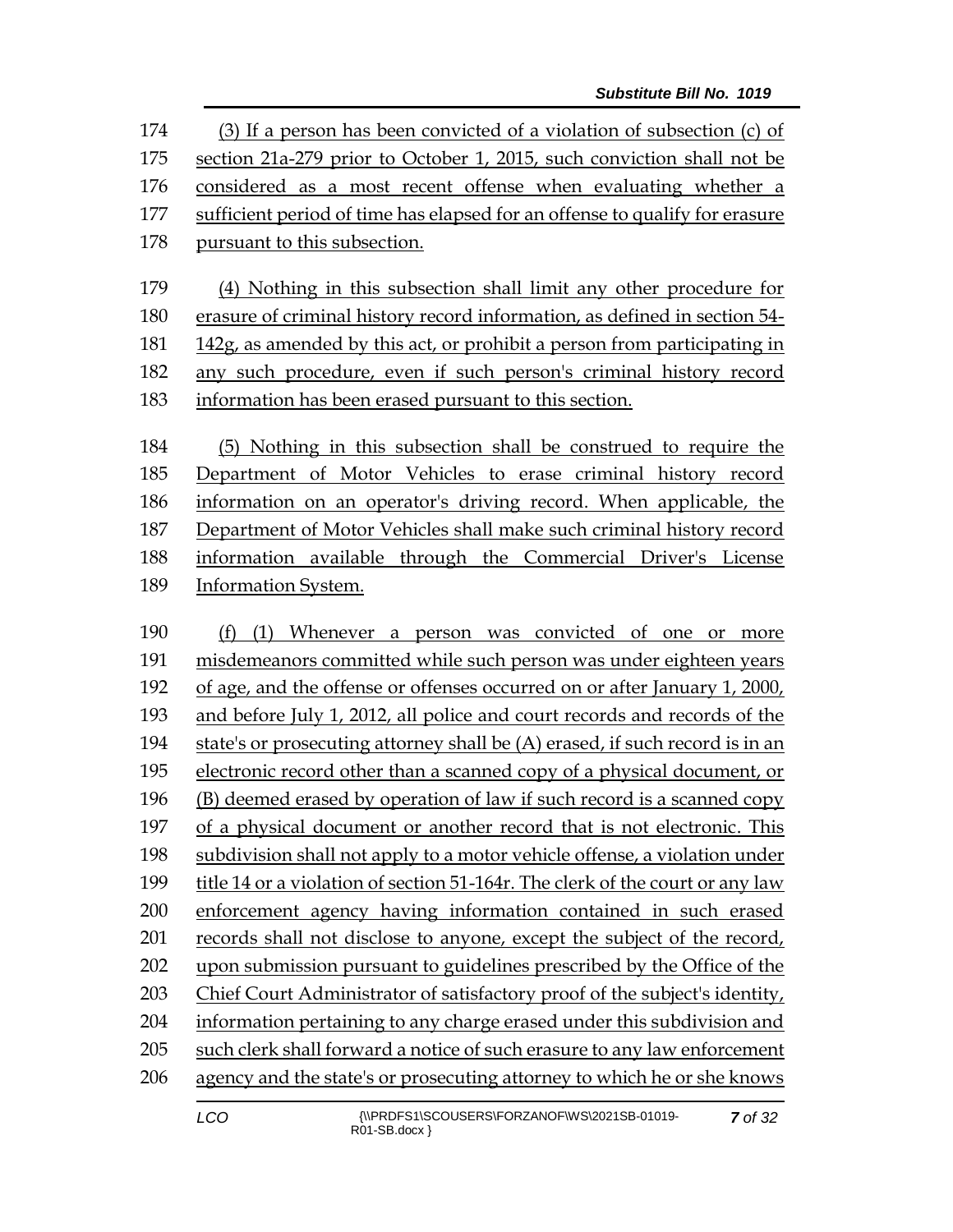information concerning the arrest has been disseminated directing that 208 all law enforcement and records of the state's or prosecuting attorney pertaining to such case to be so erased or so deemed erased by operation of law.

 (2) Whenever a person was convicted of one or more misdemeanors 212 committed while such person was under eighteen years of age, and the offense or offenses occurred before January 1, 2000, such person may file a petition with the Superior Court at the location in which such conviction was effected for an order of erasure, and the Superior Court shall direct all police and court records and records of the state's or prosecuting attorney pertaining to such case to be erased.

 (3) Notwithstanding subsection (i) of this section, the provisions of 219 this subsection shall not apply in cases in which there has been a conviction for any charge for which erasure would not apply arising from the same information as any erased conviction.

 **[**(e)**]** (g) (1) The clerk of the court **[**or any person charged with retention and control of such records in the records center of the Judicial Department**]** or any law enforcement agency having information contained in such erased records shall not disclose to anyone, except the subject of the record, upon submission pursuant to guidelines prescribed by the Office of the Chief Court Administrator of satisfactory proof of the subject's identity, information pertaining to any charge erased under any provision of this section and such clerk **[**or person charged with the retention and control of such records**]** shall forward a notice of such erasure to any law enforcement agency to which he knows information concerning the arrest has been disseminated and such disseminated information shall be erased from the records of such law enforcement agency. Such clerk **[**or such person, as the case may be,**]** shall provide adequate security measures to safeguard against unauthorized access to or dissemination of such records or upon the request of the accused cause the actual physical destruction of such records, except that such clerk **[**or such person**]** shall not cause the actual physical destruction of such records until three years have elapsed from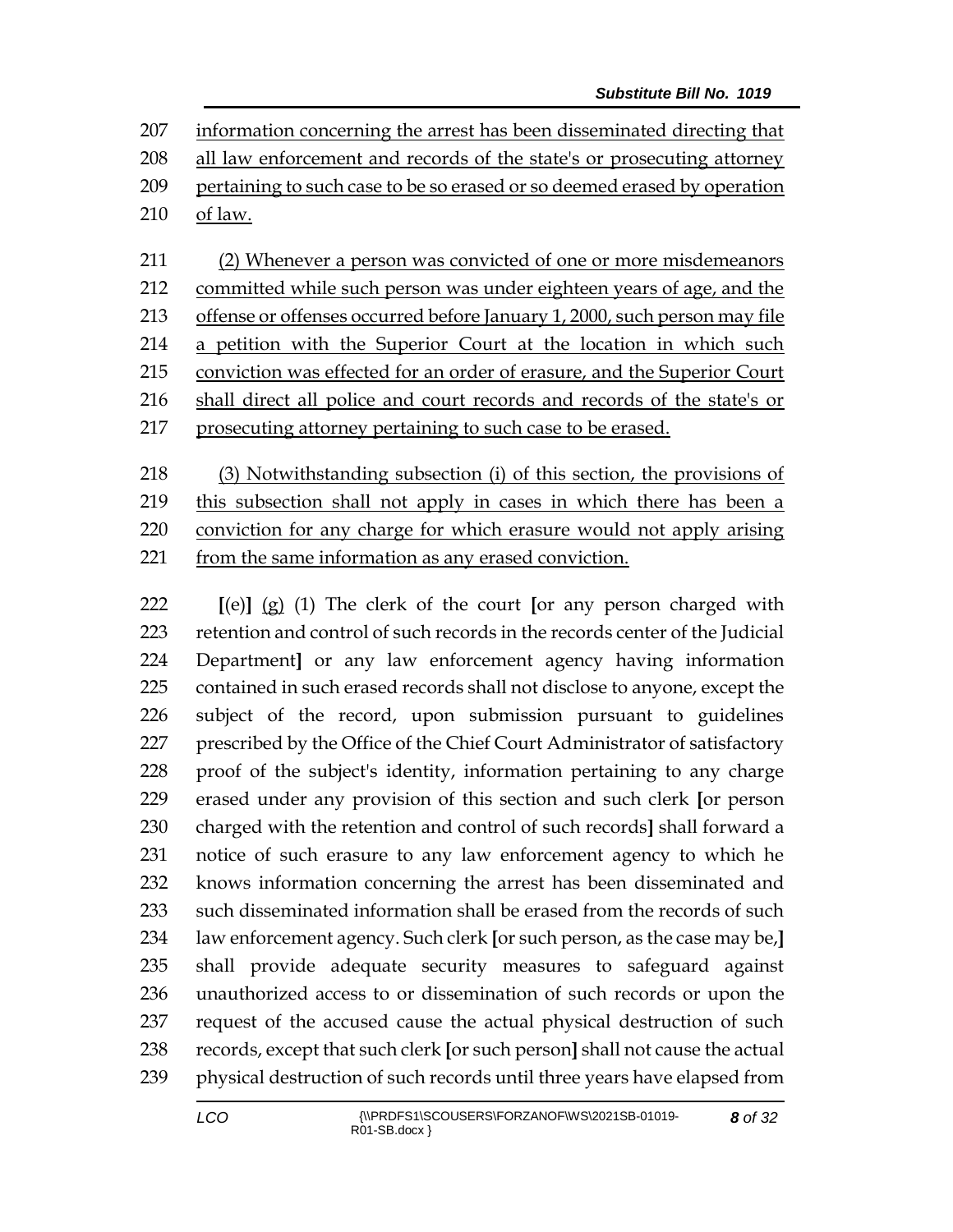the date of the final disposition of the criminal case to which such records pertain.

 **[**(2) No fee shall be charged in any court with respect to any petition under this section.**]**

 **[**(3)**]** (2) Any person who shall have been the subject of such an erasure shall be deemed to have never been arrested within the meaning of the general statutes with respect to the proceedings so erased and may so swear under oath.

 **[**(f)**]** (h) Upon motion properly brought, the court or a judge of such court, if such court is not in session, shall order disclosure of such records (1) to a defendant in an action for false arrest arising out of the proceedings so erased, or (2) to the prosecuting attorney and defense counsel in connection with any perjury charges which the prosecutor alleges may have arisen from the testimony elicited during the trial, or any false statement charges, or any proceeding held pursuant to section 53a-40b, or (3) counsel for the petitioner and the respondent in connection with any habeas corpus or other collateral civil action in which evidence pertaining to a nolled or dismissed criminal charge may become relevant. Such disclosure of such records is subject also to any records destruction program pursuant to which the records may have 260 been destroyed. The jury charge in connection with erased offenses may 261 be ordered by the judge for use by the judiciary, provided the names of the accused and the witnesses are omitted therefrom.

 **[**(g)**]** (i) The provisions of this section shall not apply to any police or court records or the records of any state's attorney or prosecuting attorney with respect to any information or indictment containing more than one count (1) while the criminal case is pending, or (2) when the criminal case is disposed of unless and until all counts are entitled to erasure in accordance with the provisions of this section, except that when the criminal case is disposed of, electronic records or portions of electronic records released to the public that reference a charge that would otherwise be entitled to erasure under this section shall be erased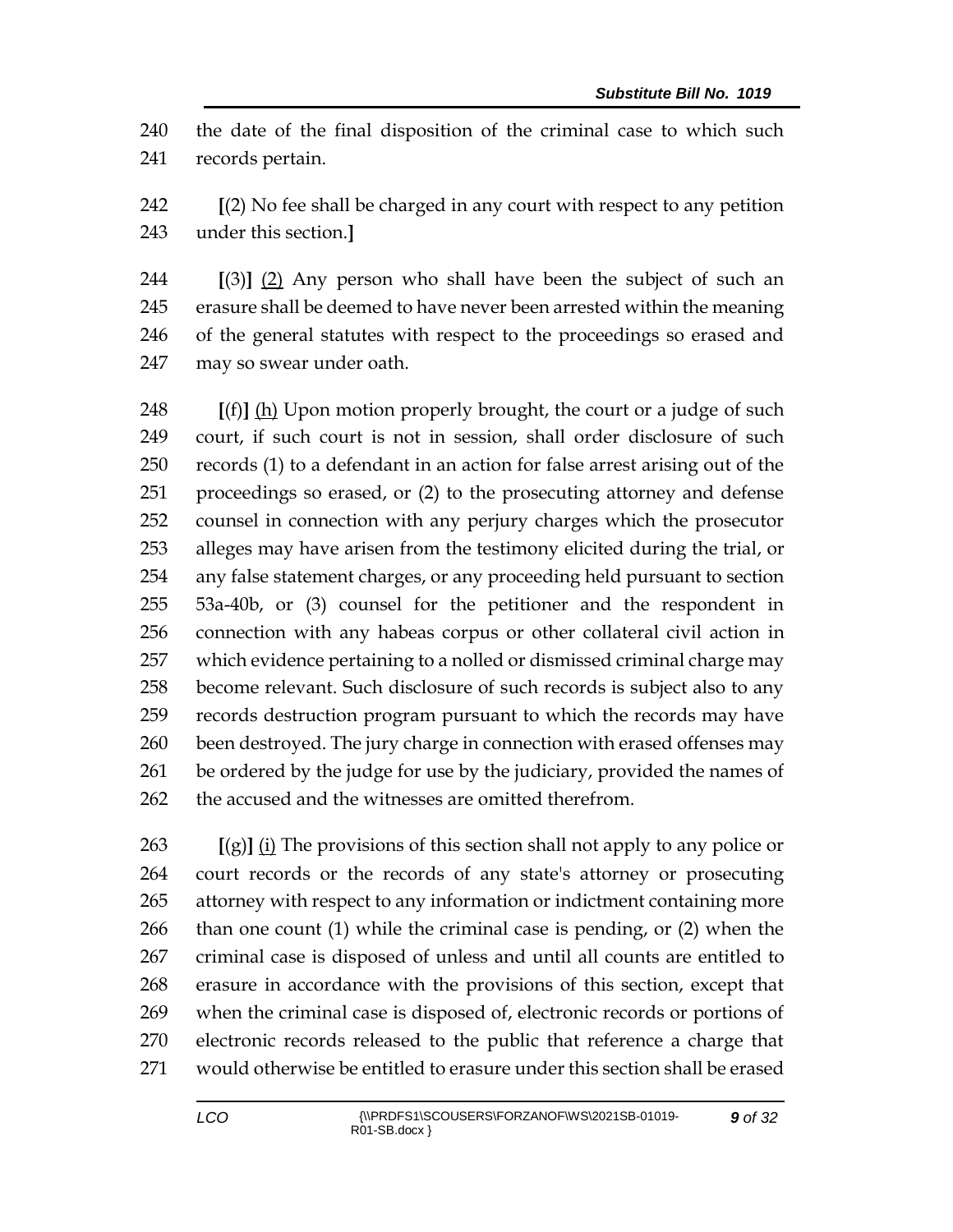in accordance with the provisions of this section. Nothing in this section shall require the erasure of any information contained in the registry of protective orders established pursuant to section 51-5c. For the purposes of this subsection, "electronic record" means any police or court record or the record of any state's attorney or prosecuting attorney that is an electronic record, as defined in section 1-267, or a computer printout.

278 (i) No fee shall be charged in any court with respect to any petition under this section.

 **[**(h)**]** (k) For the purposes of this section, "court records" shall not include a record or transcript of the proceedings made or prepared by an official court reporter, assistant court reporter or monitor.

 Sec. 4. Section 54-142d of the general statutes is repealed and the following is substituted in lieu thereof (*Effective January 1, 2023*):

 Whenever any person has been convicted of an offense in any court in this state and such offense has been decriminalized subsequent to the date of such conviction, such person may file a petition with the superior court at the location in which such conviction was effected, or with the superior court at the location having custody of the records of such conviction **[**or with the records center of the Judicial Department**]** if such conviction was in the Court of Common Pleas, Circuit Court, municipal court or by a trial justice, in the Superior Court where venue would currently exist for criminal prosecution, for an order of erasure, and the Superior Court **[**or records center of the Judicial Department**]** shall 295 immediately direct all police and court records and records of the state's or prosecuting attorney pertaining to such **[**case**]** offense to be physically destroyed.

 Sec. 5. (NEW) (*Effective January 1, 2023*) (a) The Department of Emergency Services and Public Protection, in consultation with the Judicial Branch and the Criminal Justice Information System Governing Board established pursuant to section 54-142q of the general statutes, shall develop and implement automated processes for erasure pursuant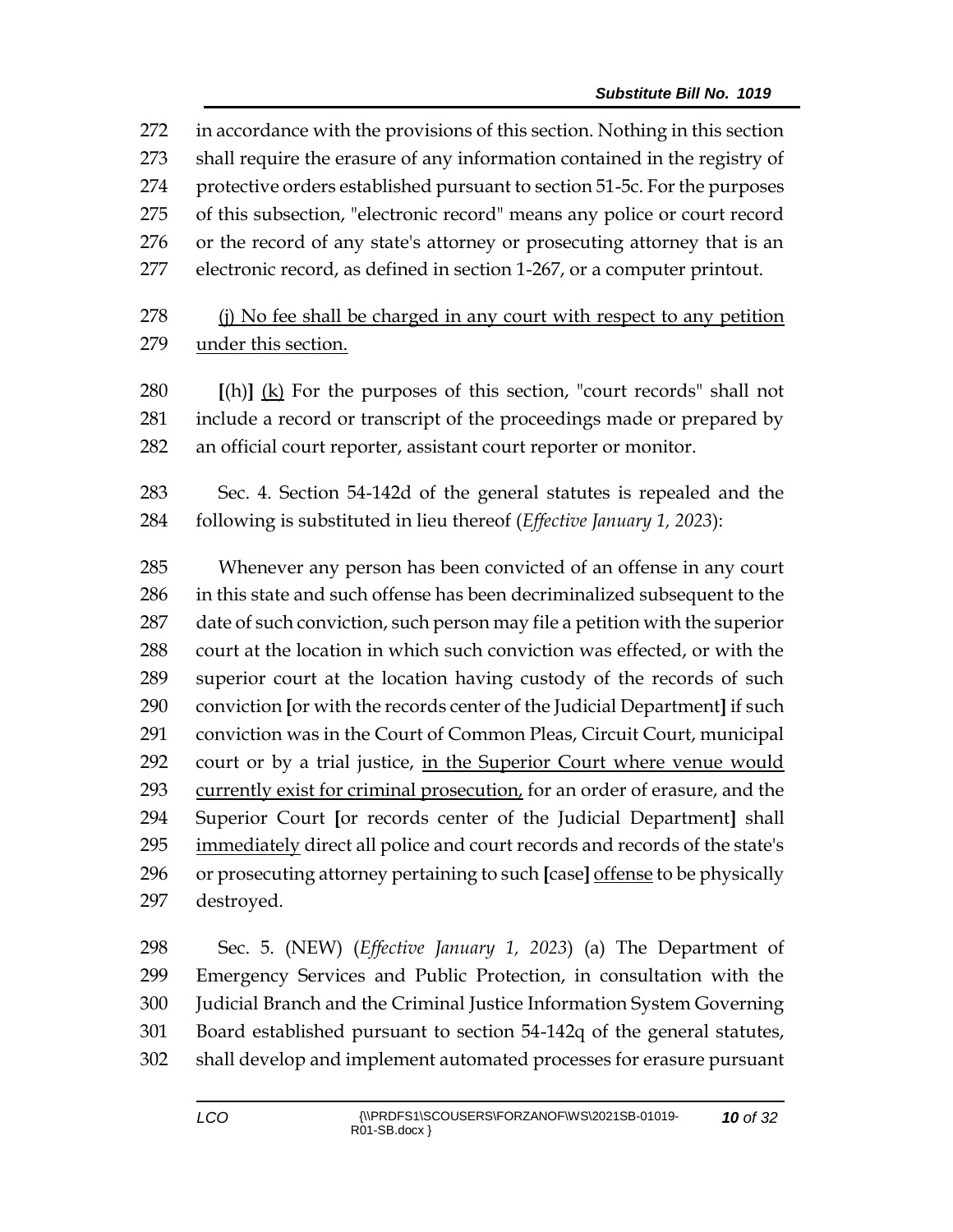to section 54-142a of the general statutes, as amended by this act.

 (b) The department may, within available appropriations, disseminate information, including posting information on its Internet web site, regarding records that are subject to erasure under the provisions of this section.

 (c) Nothing in this section shall be construed to require the destruction of paper records.

 Sec. 6. Section 54-142e of the general statutes is repealed and the following is substituted in lieu thereof (*Effective January 1, 2023*):

 (a) Notwithstanding the provisions of subsection **[**(e)**]** (g) of section 54-142a, as amended by this act, and section 54-142c, with respect to any person, including, but not limited to, a consumer reporting agency as defined in subsection (i) of section 31-51i, as amended by this act, or a background screening provider or similar data-based service or company, that purchases criminal matters of public record, as defined in said subsection (i), from the Judicial Department or any criminal justice agency pursuant to subsection (b) of section 54-142g, as amended by this act, the department shall make available to such person information concerning such criminal matters of public record that have 322 been erased pursuant to section 54-142a, as amended by this act. Such information may include docket numbers or other information that permits the person to identify and permanently delete records that have 325 been erased pursuant to section 54-142a, as amended by this act.

 (b) Each person, including, but not limited to, a consumer reporting agency or background screening provider or similar data-based service or company, that has purchased records of criminal matters of public record from the Judicial Department or any criminal justice agency shall, prior to disclosing such records, (1) purchase from the Judicial Department or such criminal justice agency, on a monthly basis or on 332 such other schedule as the Judicial Department or such criminal justice 333 agency may establish, any updated criminal matters of public record or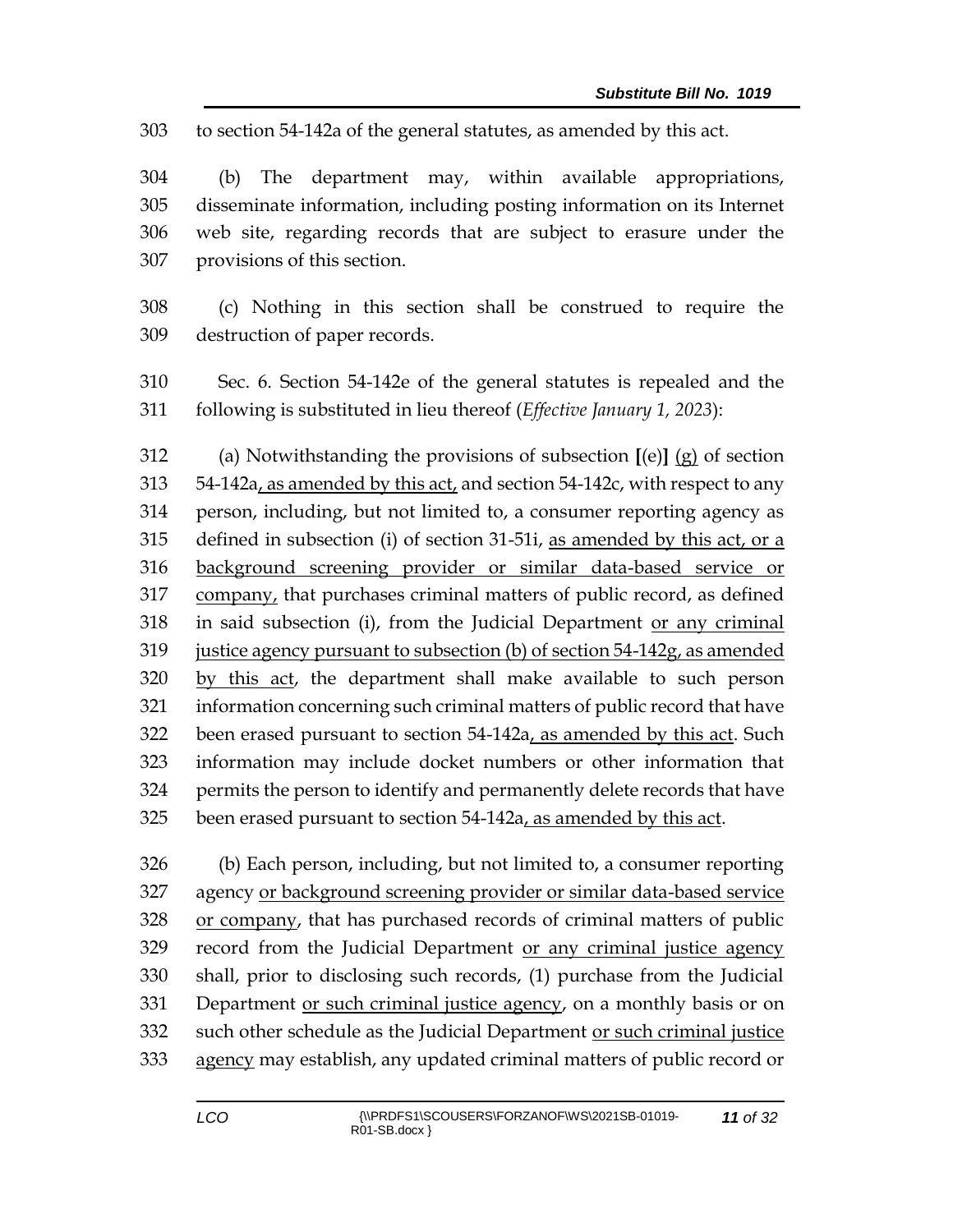information available for the purpose of complying with this section, and (2) update its records of criminal matters of public record to permanently delete such erased records not later than thirty calendar days after receipt of information on the erasure of criminal records pursuant to section 54-142a, as amended by this act. Such person shall not further disclose such erased records.

 Sec. 7. Subsection (c) of section 29-11 of the general statutes is repealed and the following is substituted in lieu thereof (*Effective July 1, 2021*):

 (c) (1) The Commissioner of Emergency Services and Public Protection shall charge the following fees for the service indicated: **[**(1)**]** (A) Name search, thirty-six dollars; **[**(2)**]** (B) fingerprint search, seventy- five dollars; **[**(3)**]** (C) personal record search, seventy-five dollars; **[**(4)**]** (D) letters of good conduct search, seventy-five dollars; **[**(5)**]** (E) bar association search, seventy-five dollars; **[**(6)**]** (F) fingerprinting, fifteen dollars; **[**(7)**]** and (G) criminal history record information search, seventy-five dollars. Except as provided in subsection (b) of this section, the provisions of this subsection shall not apply to any federal, state or municipal agency.

 (2) The commissioner may waive fees imposed under subparagraph (G) of subdivision (1) of this subsection for any applicant requesting a criminal history record information search for the purpose of applying for a pardon authorized pursuant to section 54-124a, as amended by this 357 act, provided such applicant completes a form prescribed by the Department of Emergency Services and Public Protection representing such person's indigency.

 Sec. 8. Subsection (d) of section 54-142k of the general statutes is repealed and the following is substituted in lieu thereof (*Effective January 1, 2023*):

 (d) Nonconviction information shall be available to the subject of the information and to the subject's attorney pursuant to this subsection and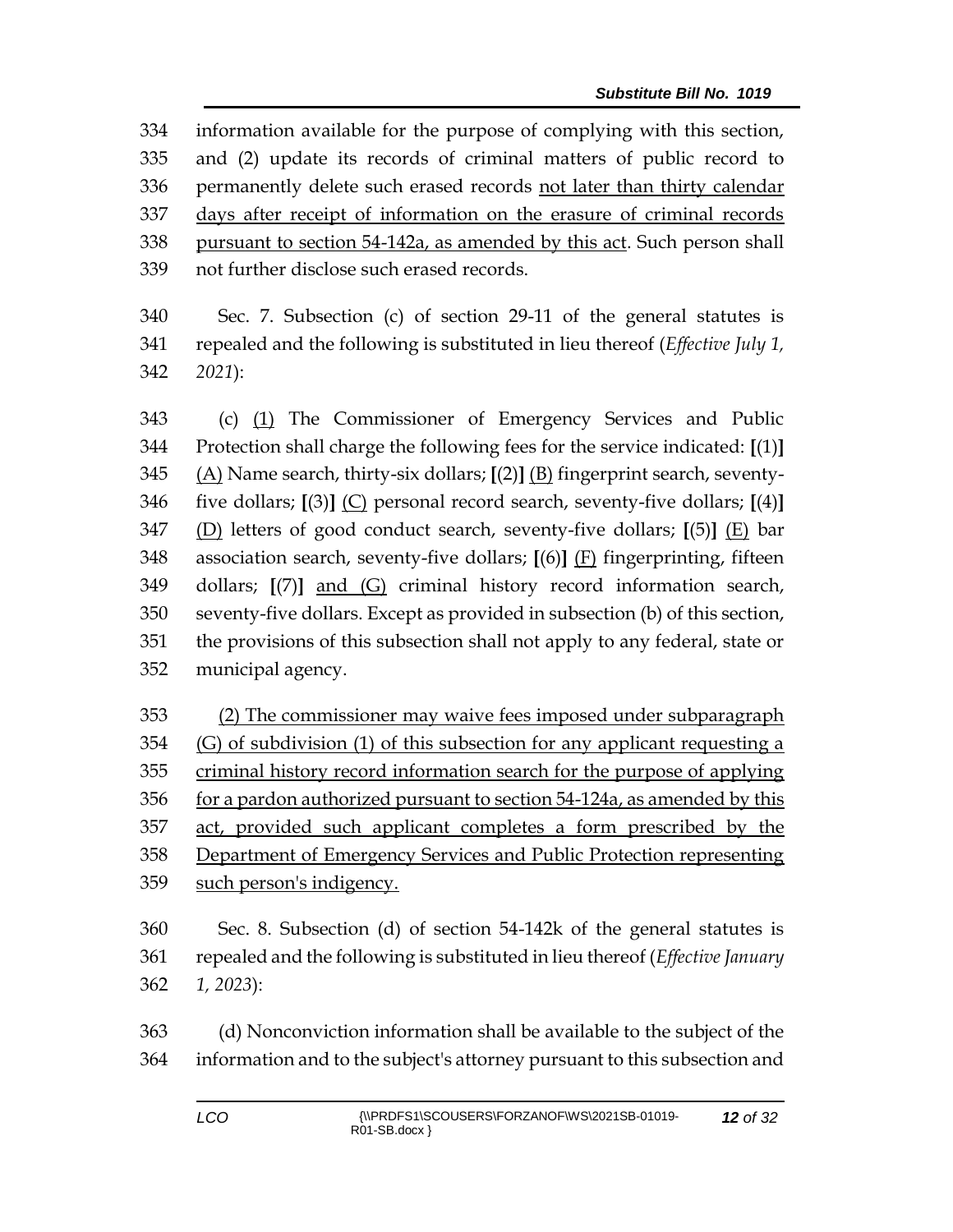subsection (e) of this section. Any person shall, upon satisfactory proof of the person's identity, be entitled to inspect, for purposes of verification and correction, any nonconviction information relating to the person and upon the person's request shall be given a computer printout or photocopy of such information for which a reasonable fee may be charged, provided no erased record may be released except as provided in subsection **[**(f)**]** (h) of section 54-142a, as amended by this act. Before releasing any exact reproductions of nonconviction information to the subject of the information, the agency holding such information may remove all personal identifying information from such reproductions.

 Sec. 9. (NEW) (*Effective January 1, 2023*) For purposes of this section, sections 11, 12 and 16 to 24, inclusive, of this act and section 26 of this act, sections 8-265c and 8-315 of the general statutes, as amended by this act, subsection (b) of section 10a-6 of the general statutes, as amended by this act, and sections 31-51i, 38a-358, 38a-447, 46a-74, 46a-79, 46a-80 and 46a-81 of the general statutes, as amended by this act:

 (1) "Commission" means the Commission on Human Rights and Opportunities created by section 46a-52 of the general statutes;

 (2) "Criminal history record information" means court records and information obtained from the Judicial Department or any criminal justice agency relating to arrests, releases, detentions, indictments, informations or other formal criminal charges or any events and outcomes arising from those arrests, releases, detentions, including pleas, trials, sentences, appeals, incarcerations, correctional supervision, paroles and releases, outstanding judgments and any other conviction information, as defined in [section 54-142g](https://1.next.westlaw.com/Link/Document/FullText?findType=L&pubNum=1000264&cite=CTSTS54-142G&originatingDoc=ND7547DF0547E11E6A483DFBDA551E575&refType=LQ&originationContext=document&transitionType=DocumentItem&contextData=(sc.Search)) of the general statutes, as amended by this act;

 (3) "Employer" includes the state and all political subdivisions of the state and means any person or employer with one or more persons in such person's or employer's employ;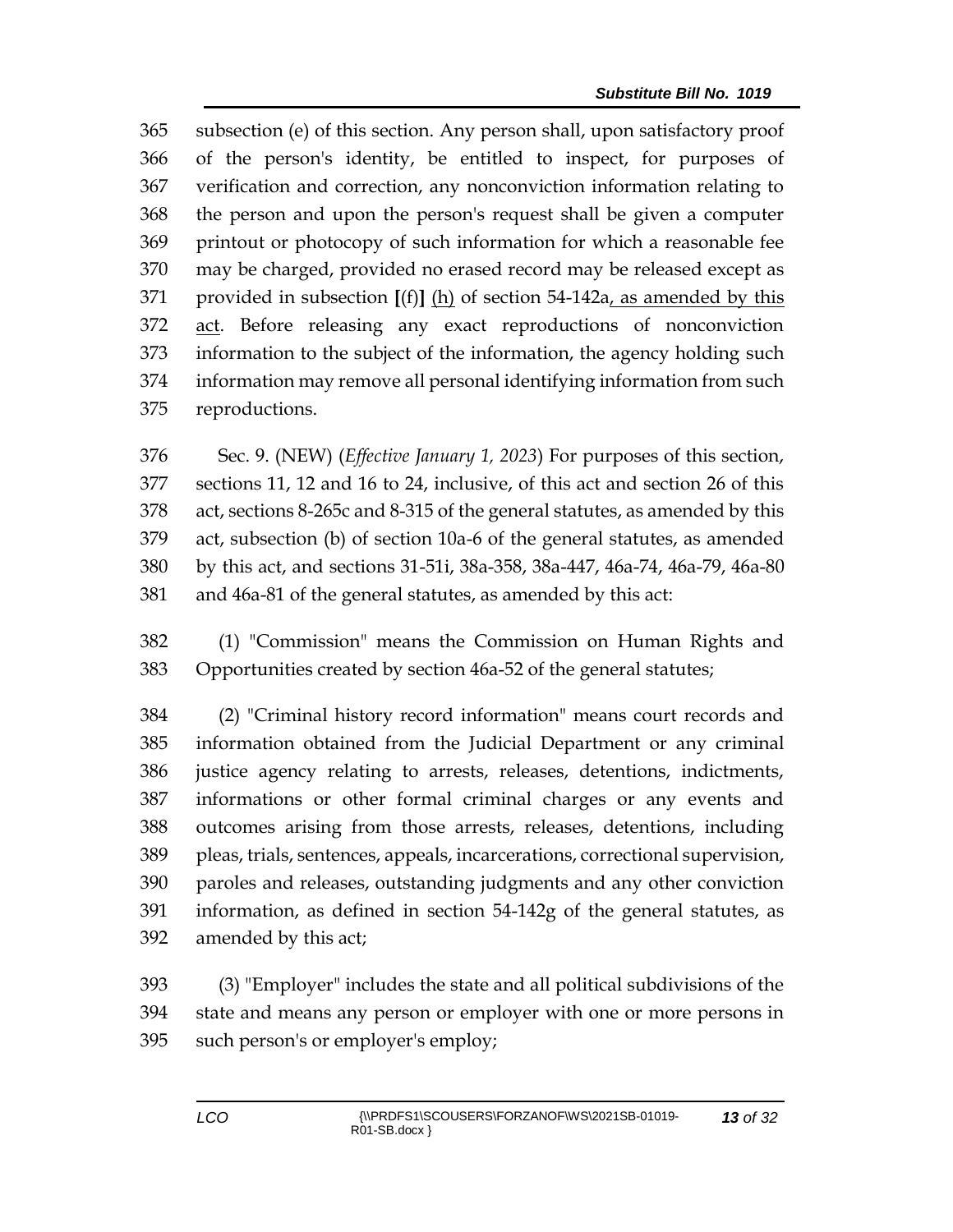(4) "Erased criminal history record information" means (A) criminal history record information that has been erased pursuant to section 54- 142a of the general statutes, as amended by this act, or section 54-76o of the general statutes, or any other provision of the general statutes or other operation of law; (B) information relating to persons granted youthful offender status pursuant to section 46b-146 of the general statutes; and (C) continuances of a criminal case that are more than thirteen months old; and

 (5) "Place of public accommodation, resort or amusement" means any establishment that caters or offers its services or facilities or goods to the general public, including, but not limited to, any commercial property or building lot on which it is intended that a commercial building will be constructed or offered for sale or rent.

 Sec. 10. Subdivisions (7) and (8) of section 46a-51 of the general statutes are repealed and the following is substituted in lieu thereof (*Effective January 1, 2023*):

 (7) "Discriminatory employment practice" means any discriminatory practice specified in subsection (b), (d), (e) or (f) of section 31-51i, as amended by this act, or section 46a-60 or 46a-81c;

 (8) "Discriminatory practice" means a violation of section 4a-60, 4a- 60a, 4a-60g, 31-40y, subsection (b) of section 31-51i, as amended by this act, subsection (d), (e) or (f) of section 31-51i, as amended by this act, subparagraph (C) of subdivision (15) of section 46a-54, subdivisions (16) and (17) of section 46a-54, section 46a-58, 46a-59, 46a-60, 46a-64, 46a-64c, 46a-66, 46a-68, 46a-68c to 46a-68f, inclusive, or 46a-70 to 46a-78, inclusive, subsection (a) of section 46a-80, as amended by this act, or sections 46a-81b to 46a-81o, inclusive, and sections 11, 12, 16, 17, 23, 24 and section 26 of this act;

 Sec. 11. (NEW) (*Effective October 1, 2021*) On and after January 1, 2023, it shall be a discriminatory practice for any person to subject, or cause to be subjected, any other person to the deprivation of any rights,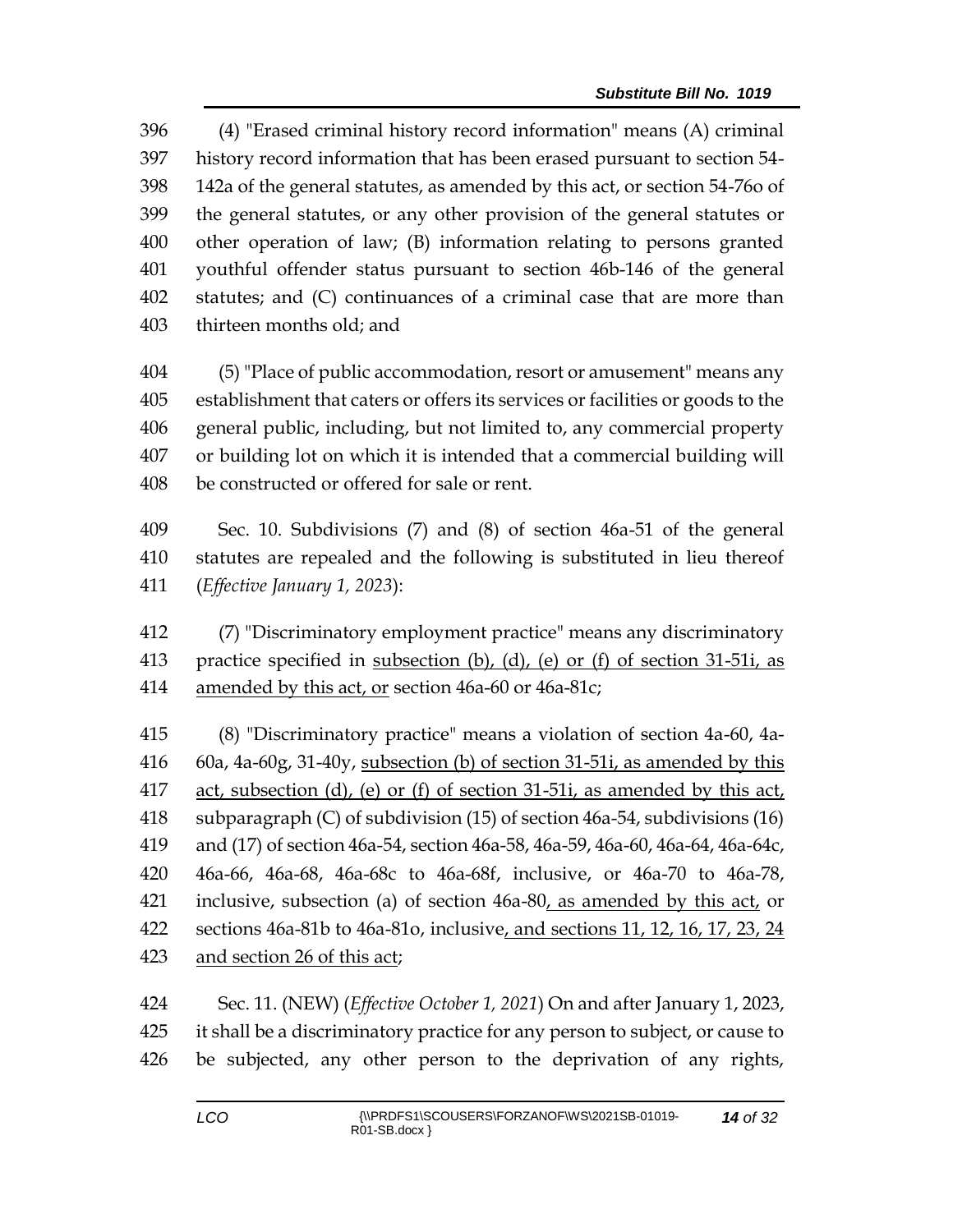privileges or immunities, secured or protected by the Constitution or laws of this state or of the United States, on account of a person's erased criminal history record information.

 Sec. 12. (NEW) (*Effective October 1, 2021*) (a) On and after January 1, 2023, it shall be a discriminatory practice:

 (1) To refuse to sell or rent after the making of a bona fide offer, or to refuse to negotiate for the sale or rental of, or otherwise make unavailable or deny, a dwelling to any person on the basis of the erased criminal history record information of (A) such buyer or renter, (B) a person residing in or intending to reside in such dwelling after it is so sold, rented or made available, or (C) any person associated with such buyer or renter;

 (2) To discriminate against any person in the terms, conditions or privileges of the sale or rental of a dwelling, or in the provision of services or facilities in connection therewith, on the basis of the erased criminal history record information of (A) such buyer or renter, (B) a person residing in or intending to reside in such dwelling after it is so 444 sold, rented or made available, or (C) any person associated with such buyer or renter;

 (3) To make, print or publish, or cause to be made, printed or published any notice, statement or advertisement, with respect to the sale or rental of a dwelling that indicates any preference, limitation or discrimination, or to intend to make any such preference, limitation or discrimination, based on the erased criminal history record information of (A) a potential buyer or renter, (B) a person intending to reside in such dwelling after it is sold, rented or made available, or (C) any person associated with such potential buyer or renter;

 (4) To represent to any person that any dwelling is not available for inspection, sale or rental when such dwelling is in fact so available, on the basis of the erased criminal history record information of (A) a potential buyer or renter, (B) a person intending to reside in such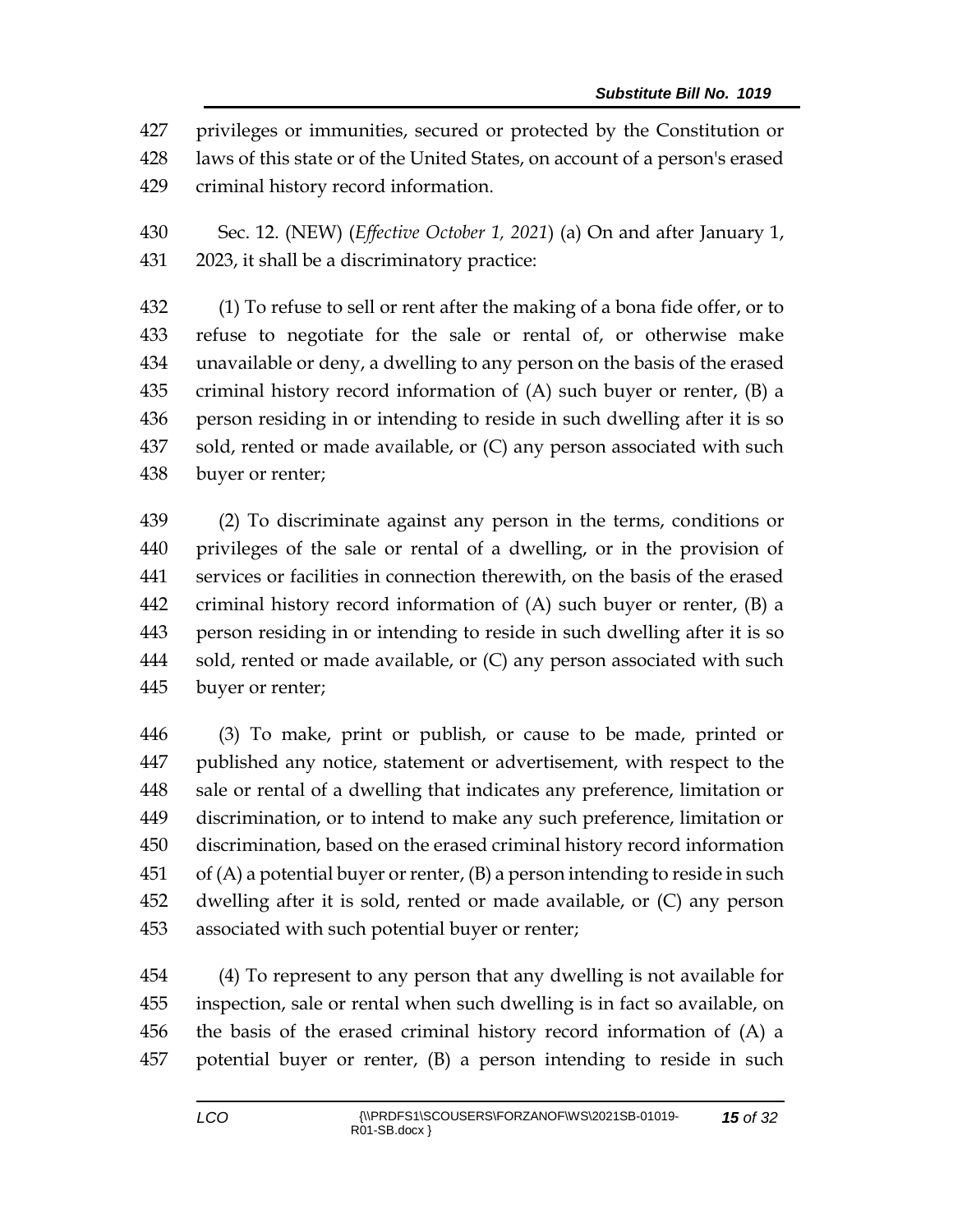dwelling after it is so sold, rented or made available, or (C) any person associated with such potential buyer or renter;

 (5) For profit, to induce or attempt to induce any person to sell or rent any dwelling by representations regarding the entry or prospective entry into the neighborhood of a person or persons with erased criminal history record information;

 (6) For any person or other entity engaging in residential real estate- related transactions to discriminate against any person in making available such a transaction, or in the terms or conditions of such a transaction, on the basis of the erased criminal history record information of (A) the other party in the transaction, (B) a person residing in or intending to reside in a dwelling with such other party, or (C) any person associated with such other party;

 (7) To deny any person access to or membership or participation in any multiple-listing service, real estate brokers' organization or other service, organization or facility relating to the business of selling or renting dwellings, or to discriminate against that person in the terms or conditions of such access, membership or participation, on account of that person's erased criminal history record information; or

 (8) To coerce, intimidate, threaten or interfere with any person in the exercise or enjoyment of, or on account of that person having exercised or enjoyed, or on account of that person having aided or encouraged any other person in the exercise or enjoyment of, any right granted or protected by this section.

 (b) The provisions of this section shall not apply to (1) the rental of a room or rooms in a unit in a dwelling if the owner actually maintains and occupies part of such unit as the owner's residence, or (2) a unit in a dwelling containing not more than four units if the owner actually maintains and occupies one of such other units as the owner's residence.

 (c) Nothing in this section limits the applicability of any reasonable state statute or municipal ordinance restricting the maximum number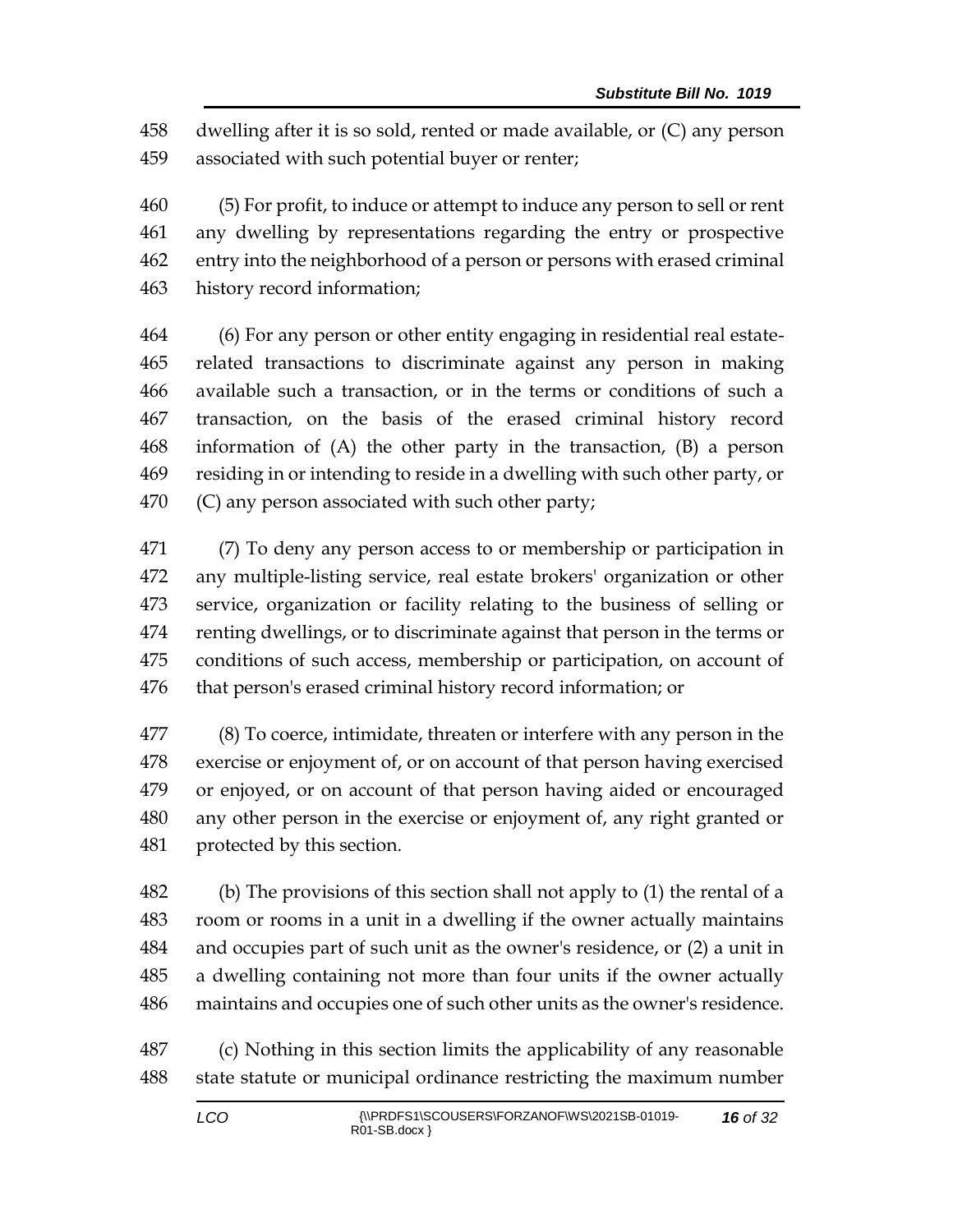of persons permitted to occupy a dwelling.

- (d) Nothing in this section prohibits a person engaged in the business of furnishing appraisals of real property to take into consideration
- factors other than a person's erased criminal history record.
- Sec. 13. Section 8-265c of the general statutes is repealed and the following is substituted in lieu thereof (*Effective January 1, 2023*):

 The authority shall require that occupancy of all housing financed or otherwise assisted under this chapter be open to all persons regardless of race, creed, color, national origin or ancestry, sex or gender identity or expression or erased criminal history record information, as defined in section 9 of this act, and that the contractors and subcontractors engaged in the construction or rehabilitation of such housing shall take affirmative action to provide equal opportunity for employment without discrimination as to race, creed, color, national origin or ancestry, sex, **[**or**]** gender identity or expression or erased criminal history record information.

 Sec. 14. Section 8-315 of the general statutes is repealed and the following is substituted in lieu thereof (*Effective January 1, 2023*):

 The municipality shall take all necessary steps to insure that occupancy of all housing financed or otherwise assisted pursuant to this chapter be open to all persons regardless of race, creed, color, national origin or ancestry, sex, gender identity or expression, age, **[**or**]** physical disability or erased criminal history record information, as defined in section 9 of this act.

 Sec. 15. Section 31-51i of the general statutes is repealed and the following is substituted in lieu thereof (*Effective January 1, 2023*):

 (a) For the purposes of this section, "employer" means **[**any person engaged in business who has one or more employees, including the state or any political subdivision of the state**]** employer, as defined in section 9 of this act.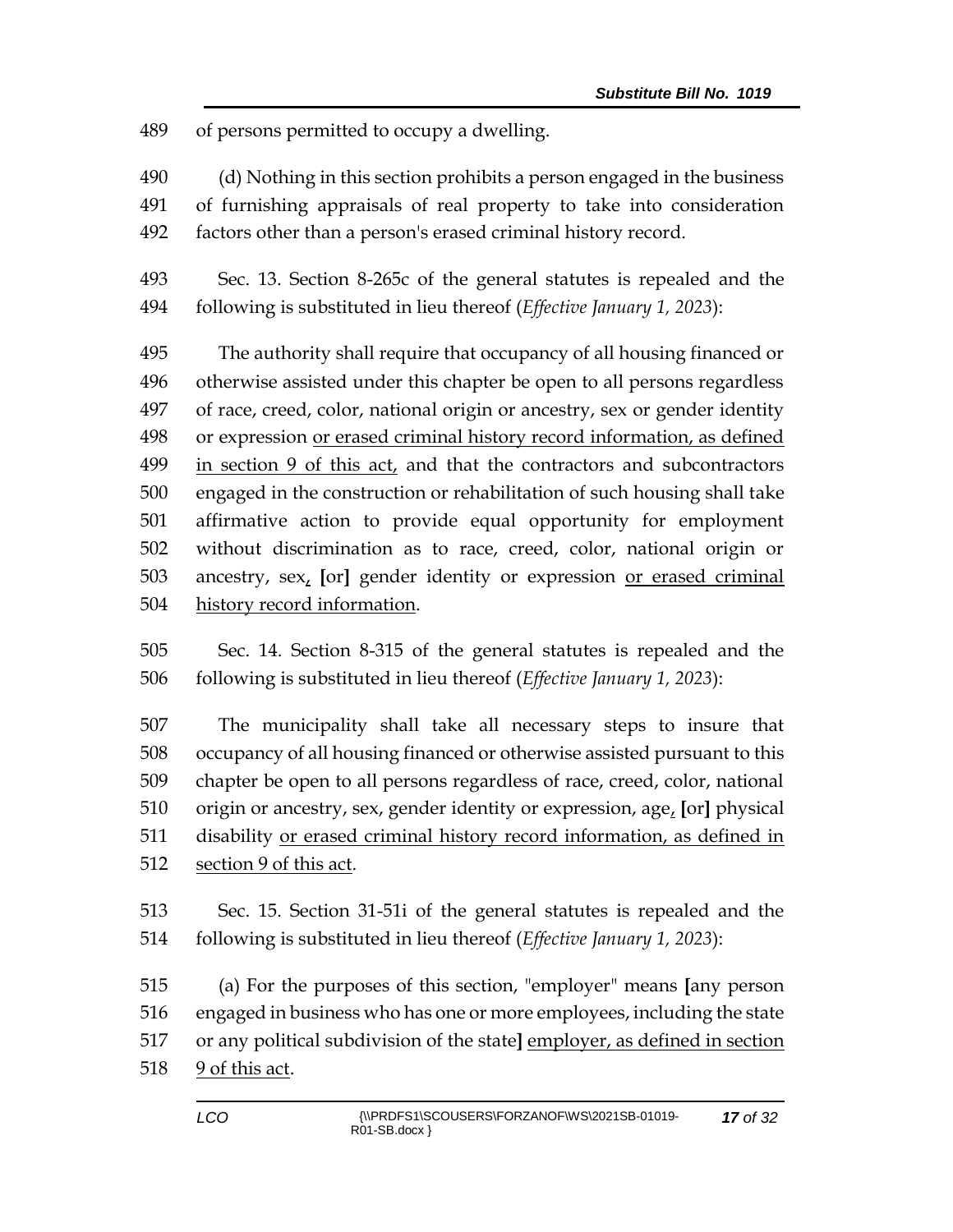(b) No employer shall inquire about a prospective employee's prior arrests, criminal charges or convictions on an initial employment application, unless (1) the employer is required to do so by an applicable state or federal law, or (2) a security or fidelity bond or an equivalent bond is required for the position for which the prospective employee is seeking employment.

 (c) No employer or employer's agent, representative or designee may require an employee or prospective employee to disclose the existence of **[**any arrest, criminal charge or conviction, the records of which have been erased pursuant to section 46b-146, 54-76o or 54-142a**]** erased criminal history record information, as defined in section 9 of this act.

 (d) An employment application form that contains any question concerning the criminal history of the applicant shall contain a notice, in clear and conspicuous language: (1) That the applicant is not required to disclose the existence of any **[**arrest, criminal charge or conviction, the records of which have been erased pursuant to section 46b-146, 54-76o or 54-142a**]** erased criminal history record information, (2) that **[**criminal records subject to erasure pursuant to section 46b-146, 54-76o or 54-142a**]** 537 erased criminal history record information are records pertaining to a finding of delinquency or that a child was a member of a family with service needs, an adjudication as a youthful offender, a criminal charge that has been dismissed or nolled, a criminal charge for which the person has been found not guilty or a conviction for which the person received an absolute pardon or criminal records that are erased 543 pursuant to statute or by other operation of law, and (3) that any person **[**whose criminal records have been erased pursuant to section 46b-146, 54-76o or 54-142a**]** with erased criminal history record information shall be deemed to have never been arrested within the meaning of the general statutes with respect to the proceedings so erased and may so swear under oath.

 (e) No employer or employer's agent, representative or designee shall deny employment to a prospective employee solely on the basis that the prospective employee **[**had a prior arrest, criminal charge or conviction,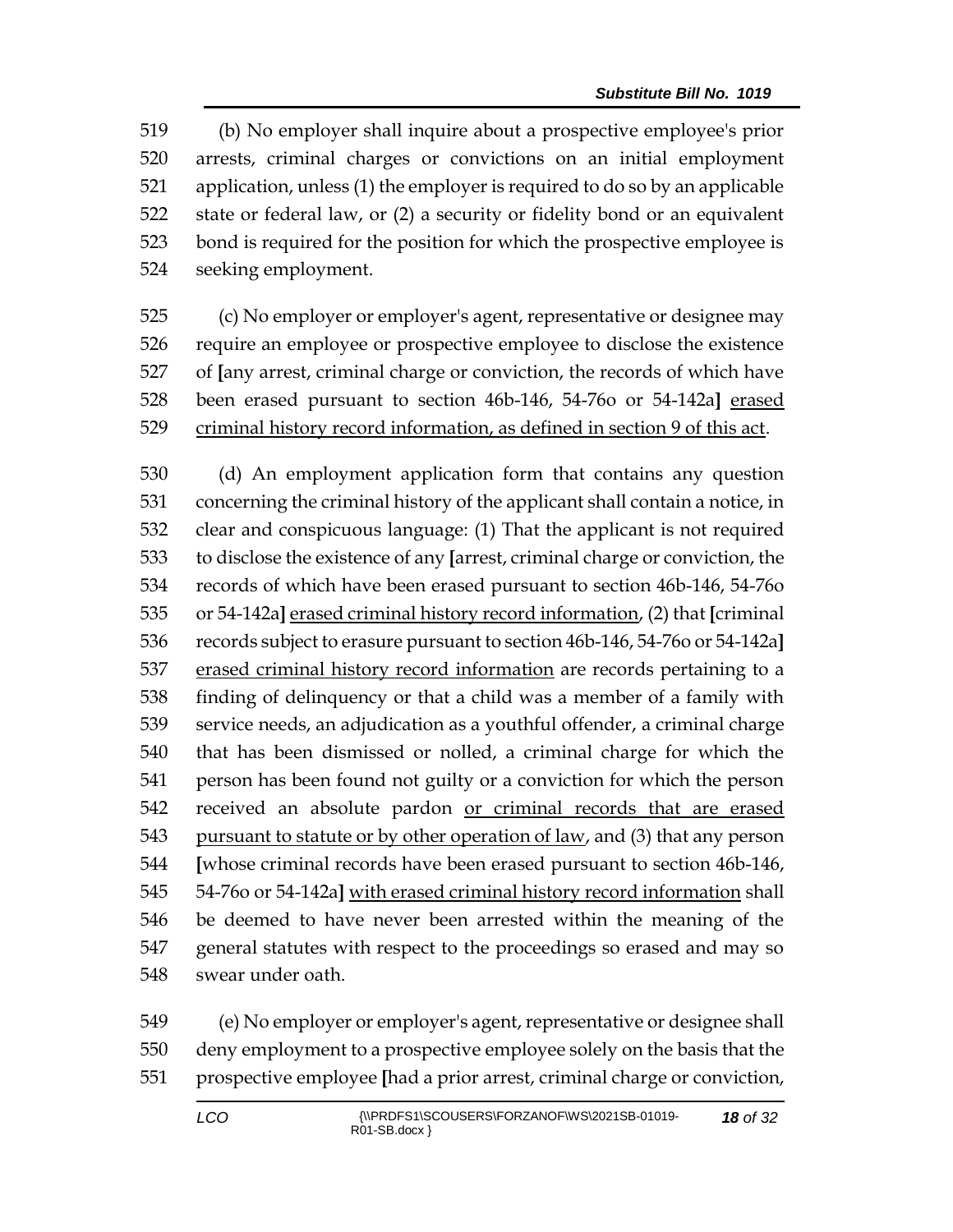the records of which have been erased pursuant to section 46b-146, 54- 76o or 54-142a**]** has erased criminal history record information or that the prospective employee had a prior conviction for which the prospective employee has received a provisional pardon or certificate of 556 rehabilitation pursuant to section 54-130a, as amended by this act, or a certificate of rehabilitation pursuant to section 54-108f.

 (f) No employer or employer's agent, representative or designee shall discharge, or cause to be discharged, or in any manner discriminate against, any employee solely on the basis that the employee **[**had, prior to being employed by such employer, an arrest, criminal charge or conviction, the records of which have been erased pursuant to section 46b-146, 54-76o or 54-142a**]** has erased criminal history record information or that the employee had, prior to being employed by such employer, a prior conviction for which the employee has received a provisional pardon or certificate of rehabilitation pursuant to section 54- 130a, as amended by this act, or a certificate of rehabilitation pursuant to section 54-108f.

 (g) The portion of an employment application form that contains information concerning the criminal history record of an applicant or employee shall only be available to the members of the personnel department of the company, firm or corporation or, if the company, firm or corporation does not have a personnel department, the person in charge of employment, and to any employee or member of the company, firm or corporation, or an agent of such employee or member, involved in the interviewing of the applicant.

 (h) Notwithstanding the provisions of subsection (g) of this section, the portion of an employment application form that contains information concerning the criminal history record of an applicant or employee may be made available as necessary to persons other than 581 those specified in said subsection  $(g)$  by:

 (1) A broker-dealer or investment adviser registered under chapter 672a in connection with (A) the possible or actual filing of, or the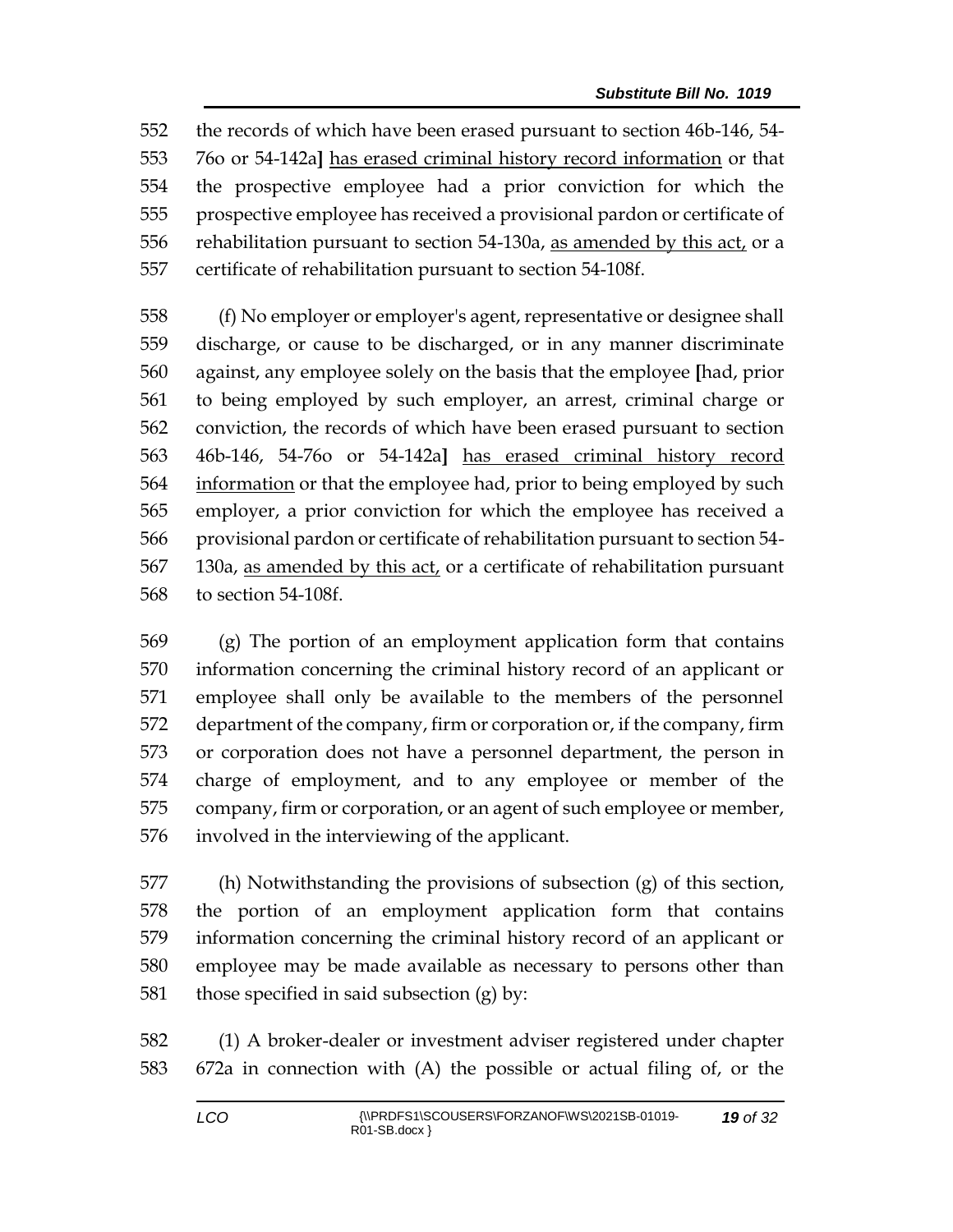collection or retention of information contained in, a form U-4 Uniform Application for Securities Industry Registration or Transfer, (B) the compliance responsibilities of such broker-dealer or investment adviser under state or federal law, or (C) the applicable rules of self-regulatory organizations promulgated in accordance with federal law;

 (2) An insured depository institution in connection with (A) the management of risks related to safety and soundness, security or privacy of such institution, (B) any waiver that may possibly or actually be sought by such institution pursuant to section 19 of the Federal Deposit Insurance Act, 12 USC 1829(a), (C) the possible or actual obtaining by such institution of any security or fidelity bond, or (D) the compliance responsibilities of such institution under state or federal law; and

 (3) An insurance producer licensed under chapter 701a in connection with (A) the management of risks related to security or privacy of such insurance producer, or (B) the compliance responsibilities of such insurance producer under state or federal law.

 (i) (1) For the purposes of this subsection: (A) "Consumer reporting agency" means any person who regularly engages, in whole or in part, in the practice of assembling or preparing consumer reports for a fee, which reports compile and report items of information on consumers that are matters of public record and are likely to have an adverse effect on a consumer's ability to obtain employment, but does not include any public agency; (B) "consumer report" means any written, oral or other communication of information bearing on an individual's credit worthiness, credit standing, credit capacity, character, general reputation, personal characteristics or mode of living; and (C) "criminal matters of public record" means information obtained from the Judicial Department or any criminal justice agency, as defined in section 54- 142g, as amended by this act, relating to arrests, indictments, convictions, outstanding judgments **[**,**]** and any other conviction information, as defined in section 54-142g, as amended by this act.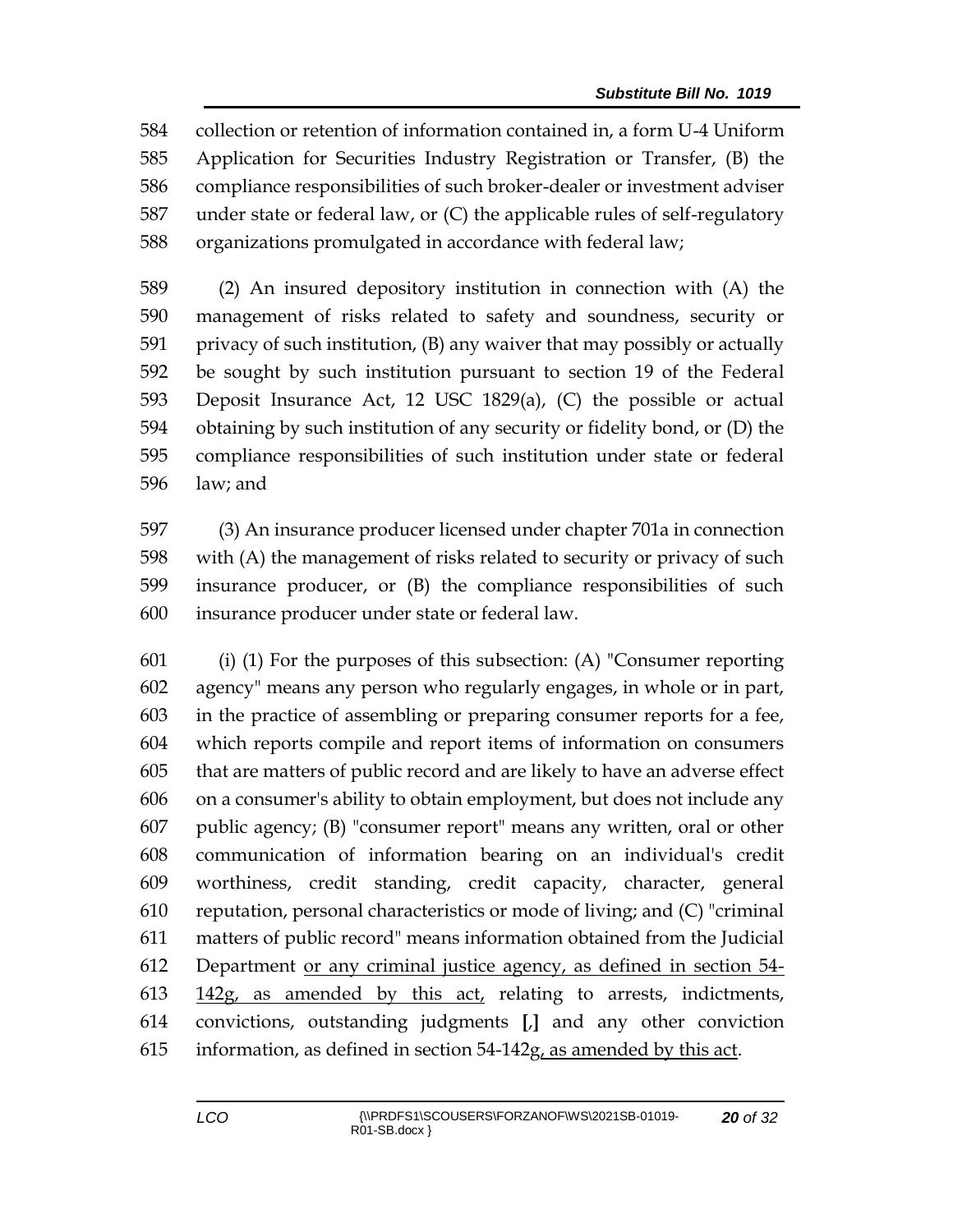(2) Each consumer reporting agency that issues a consumer report that is used or is expected to be used for employment purposes and that includes in such report criminal matters of public record concerning the consumer shall:

 (A) At the time the consumer reporting agency issues such consumer report to a person other than the consumer who is the subject of the report, provide the consumer who is the subject of the consumer report (i) notice that the consumer reporting agency is reporting criminal matters of public record, and (ii) the name and address of the person to whom such consumer report is being issued;

 (B) Maintain procedures designed to ensure that any criminal matter of public record reported is complete and up-to-date as of the date the consumer report is issued, which procedures shall, at a minimum, 629 conform to the requirements set forth in section  $54-142e<sub>L</sub>$  as amended by this act.

 (3) This subsection shall not apply in the case of an agency or department of the United States government seeking to obtain and use a consumer report for employment purposes if the head of the agency or department makes a written finding pursuant to 15 USC  $1681b(b)(4)(A)$ .

 (j) An employee or prospective employee may file a complaint with the Labor Commissioner alleging an employer's violation of subsection 638 (a), (c), (g), (h) or (i) of this section. For any alleged violation by an employer of subsection (b), (d), (e) or (f) of this section, an employee or prospective employee may file a complaint with the Commission on Human Rights and Opportunities pursuant to section 46a-82 or may bring an action in the Superior Court against the employer for violating this section for declaratory or injunctive relief, damages or any other remedy available under law, at the sole election of the employee or prospective employee.

Sec. 16. (NEW) (*Effective October 1, 2021*) On and after January 1, 2023,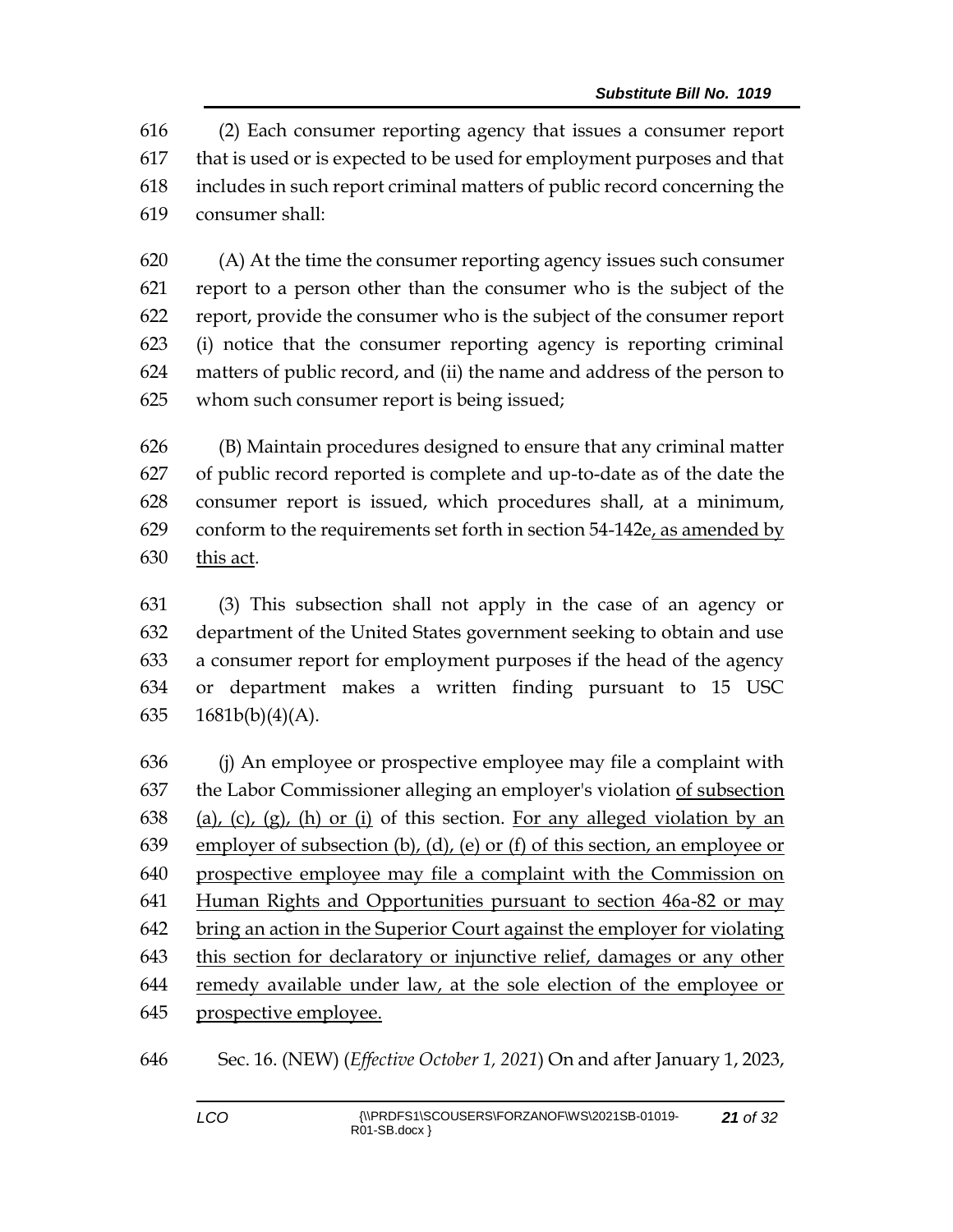it shall be a discriminatory practice for: (1) An employer or employer's agent, representative or designee to discriminate against that person in compensation or in terms, conditions or privileges of employment on the basis of that person's erased criminal history record information, (2) any employment agency to fail or refuse to classify properly or refer for employment or otherwise to discriminate against any person on the basis of that person's erased criminal history record information, (3) a labor organization, on the basis of the erased criminal history record information of any person, to exclude from full membership rights or to expel from its membership that person or to discriminate in any way against any of its members or against any employer or any individual employed by an employer, or (4) any person, employer, employment agency or labor organization, to advertise employment opportunities in such a manner as to restrict such employment so as to discriminate against persons on the basis of their erased criminal history record information.

 Sec. 17. (NEW) (*Effective October 1, 2021*) (a) On and after January 1, 2023, it shall be a discriminatory practice for any association, board or other organization the principal purpose of which is the furtherance of the professional or occupational interests of its members, whose profession, trade or occupation requires a state license, to refuse to accept a person as a member of such association, board or organization solely on the basis of that person's erased criminal history record information.

 (b) Any association, board or other organization that violates the provisions of this section shall be fined not less than one hundred dollars or more than five hundred dollars.

 Sec. 18. (NEW) (*Effective October 1, 2021*) On and after January 1, 2023, state officials and supervisory personnel shall recruit, appoint, assign, train, evaluate and promote state personnel on the basis of merit and qualifications, without regard for erased criminal history record information.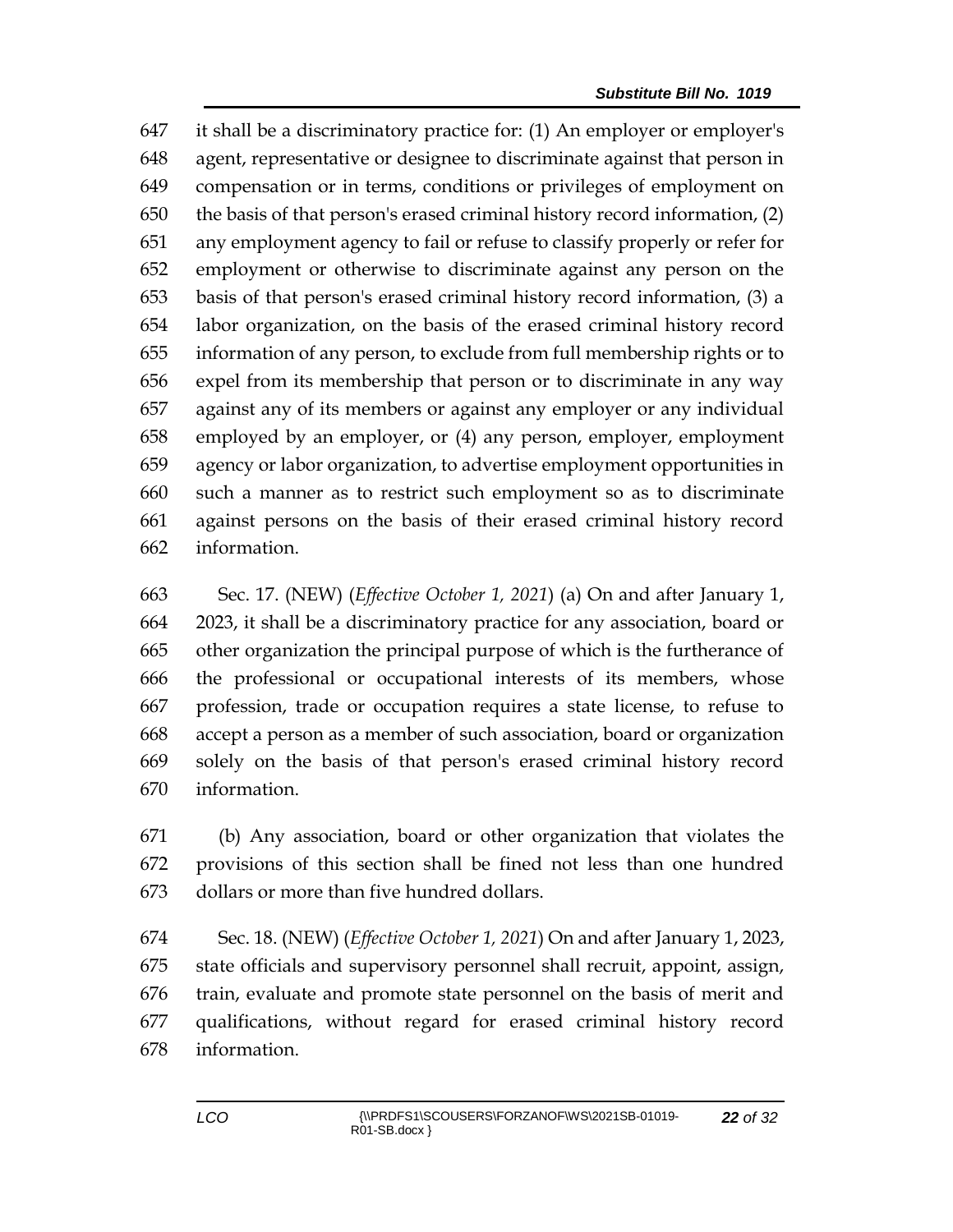Sec. 19. (NEW) (*Effective October 1, 2021*) On and after January 1, 2023, no state department, board or agency may grant, deny or revoke the license or charter of any person on the basis of that person's erased criminal history record information, except that the Department of Motor Vehicles may consider erased criminal history record information to the extent required by 49 CFR 384, as amended from time to time.

 Sec. 20. (NEW) (*Effective October 1, 2021*) On and after January 1, 2023, all educational, counseling and vocational guidance programs and all apprenticeship and on-the-job training programs of state agencies, or in which state agencies participate, shall be open to all qualified persons, without regard to a person's erased criminal history record information.

 Sec. 21. (NEW) (*Effective October 1, 2021*) On and after January 1, 2023, erased criminal history record information shall not be considered as a limiting factor in state-administered programs involving the distribution of funds to qualify applicants for benefits authorized by law.

 Sec. 22. (NEW) (*Effective October 1, 2021*) On and after January 1, 2023, services of every state agency shall be performed without discrimination on the basis of erased criminal history record information.

 Sec. 23. (NEW) (*Effective October 1, 2021*) On and after January 1, 2023, it shall be a discriminatory practice to:

 (1) Deny any person within the jurisdiction of this state full and equal accommodations in any place of public accommodation, resort or amusement on the basis of that person's erased criminal history record information, subject only to the conditions and limitations established by law and applicable alike to all persons; or

 (2) Discriminate, segregate or separate on account of erased criminal history record information.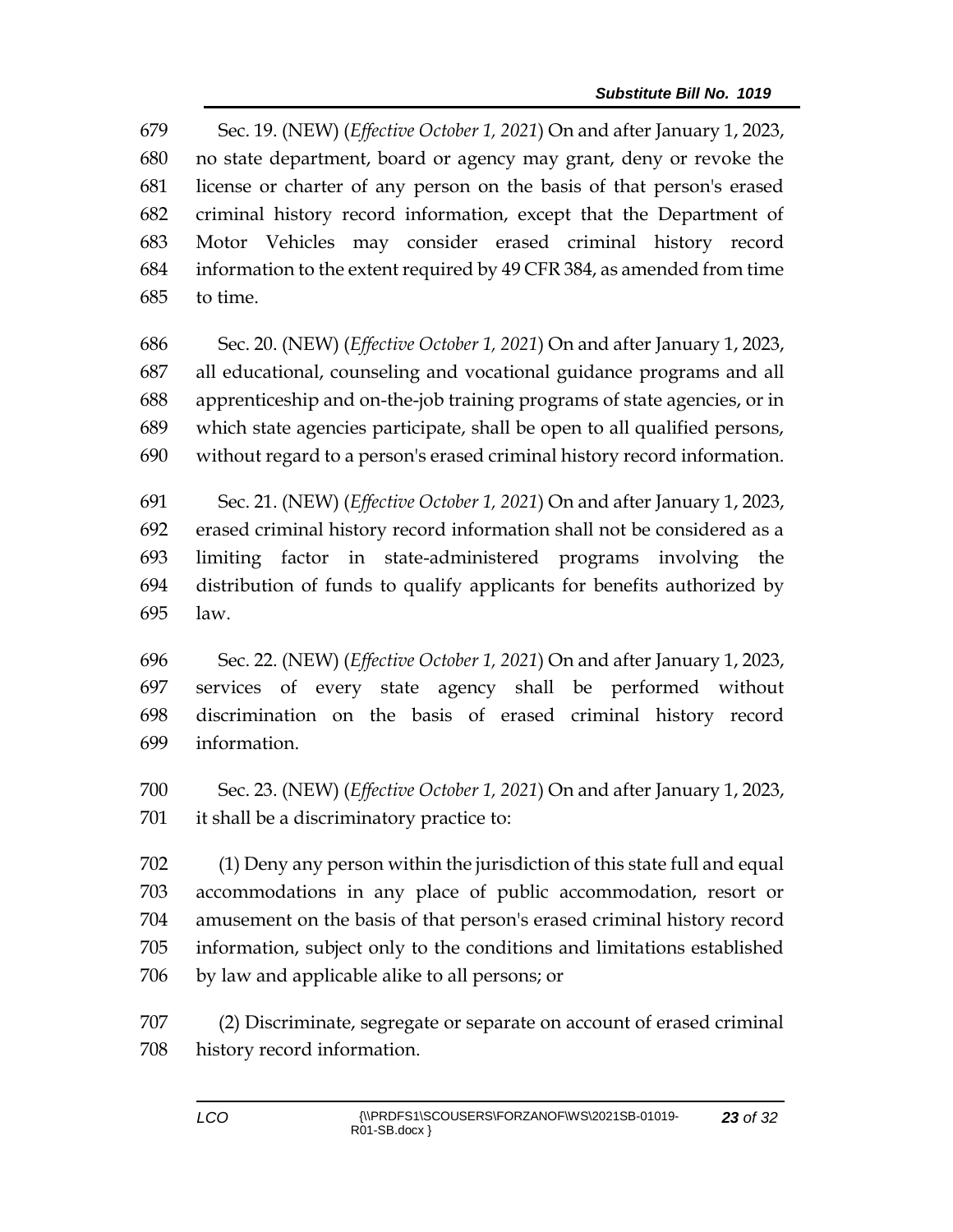Sec. 24. (NEW) (*Effective October 1, 2021*) On and after January 1, 2023, it shall be a discriminatory practice for the state system of higher education to deny a person the opportunity for higher education on the basis of erased criminal history record information.

 Sec. 25. Subsection (b) of section 10a-6 of the general statutes is repealed and the following is substituted in lieu thereof (*Effective January 1, 2023*):

 (b) Within the limits of authorized expenditures, the policies of the state system of higher education shall be consistent with (1) the following goals: (A) To ensure that no qualified person be denied the opportunity for higher education on the basis of age, sex, gender identity or expression, ethnic background or social, physical or economic condition, or erased criminal history record information, as 722 defined in section 9 of this  $act_{\ell}$  (B) to protect academic freedom, (C) to provide opportunities for education and training related to the economic, cultural and educational development of the state, (D) to assure the fullest possible use of available resources in public and private institutions of higher education, (E) to maintain standards of quality ensuring a position of national leadership for state institutions of higher education, (F) to apply the resources of higher education to the problems of society, and (G) to foster flexibility in the policies and institutions of higher education to enable the system to respond to changes in the economy, society, technology and student interests; and (2) the goals for higher education in the state identified in section 10a- 11c. Said board shall review recent studies of the need for higher education services, with special attention to those completed pursuant to legislative action, and to meet such needs shall initiate additional programs or services through one or more of the constituent units.

 Sec. 26. (NEW) (*Effective October 1, 2021*) On and after January 1, 2023, it shall be a discriminatory practice for any creditor to discriminate on the basis of erased criminal record history information, against any person eighteen years of age or over in any credit transaction.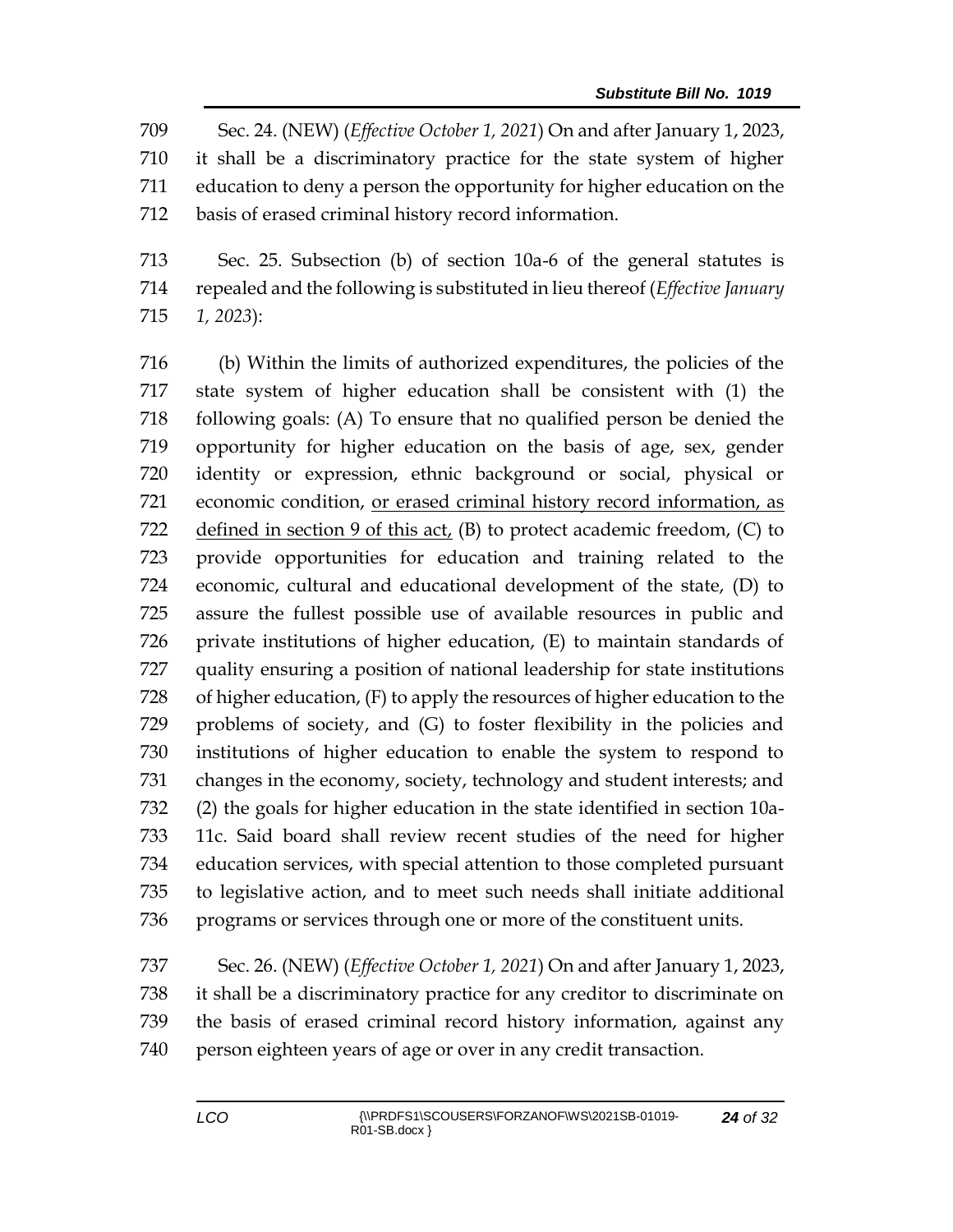Sec. 27. Section 38a-358 of the general statutes is repealed and the following is substituted in lieu thereof (*Effective January 1, 2023*):

 The declination, cancellation or nonrenewal of a policy for private passenger nonfleet automobile insurance is prohibited if the declination, cancellation or nonrenewal is based: (1) On the race, religion, nationality or ethnicity of the applicant or named insured; (2) solely on the lawful occupation or profession of the applicant or named insured, except that this provision shall not apply to any insurer which limits its market to one lawful occupation or profession or to several related lawful occupations or professions; (3) on the principal location of the insured motor vehicle unless such decision is for a business purpose which is not a mere pretext for unfair discrimination; (4) solely on the age, sex, gender identity or expression, **[**or**]** marital status or erased criminal history record information, as defined in section 9 of this act, of an applicant or an insured, except that this subdivision shall not apply to an insurer in an insurer group if one or more other insurers in the group would not decline an application for essentially similar coverage based upon such reasons; (5) on the fact that the applicant or named insured previously obtained insurance coverage through a residual market; (6) on the fact that another insurer previously declined to insure the applicant or terminated an existing policy in which the applicant was the named insured; (7) the first or second accident within the current experience period in relation to which the applicant or insured was not convicted of a moving traffic violation and was not at fault; or (8) solely on information contained in an insured's or applicant's credit history or credit rating or solely on an applicant's lack of credit history. For the purposes of subdivision (8) of this section, an insurer shall not be deemed to have declined, cancelled or nonrenewed a policy if coverage is available through an affiliated insurer.

 Sec. 28. Section 38a-447 of the general statutes is repealed and the following is substituted in lieu thereof (*Effective January 1, 2023*):

 No life insurance company doing business in this state may: (1) Make any distinction or discrimination between persons on the basis of race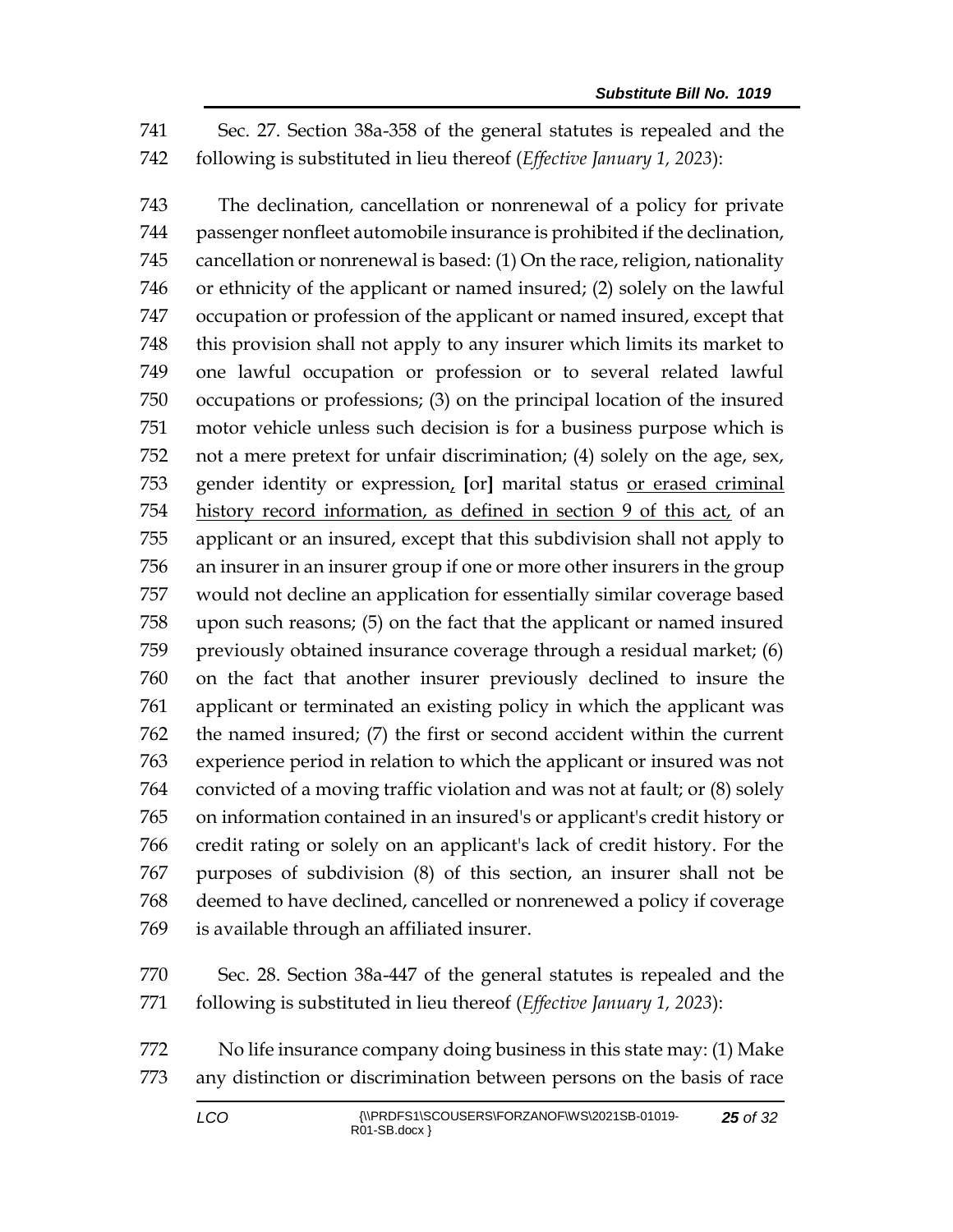or erased criminal history record information, as defined in section 9 of this act, as to the premiums or rates charged for policies upon the lives of such persons; (2) demand or require greater premiums from persons of one race than such as are at that time required by that company from 778 persons of another race of the same age, sex, general condition of health and hope of longevity; (3) demand or require greater premiums from persons with erased criminal history record information than such as are at that time required by that company from persons without erased criminal history record information of the same age, sex, general conditions of health and hope of longevity; or **[**(3)**]** (4) make or require any rebate, diminution or discount on the basis of race or erased criminal history record information upon the sum to be paid on any policy in case of the death of any person insured, nor insert in the policy any condition, nor make any stipulation whereby such person insured shall bind himself, his heirs, executors, administrators or assigns to accept any sum less than the full value or amount of such policy, in case of a claim accruing thereon by reason of the death of such person insured, other than such as are imposed upon all persons in similar cases; and each such stipulation or condition so made or inserted shall be void.

 Sec. 29. Section 46a-74 of the general statutes is repealed and the following is substituted in lieu thereof (*Effective January 1, 2023*):

 No state department, board or agency may permit any discriminatory practice in violation of section 46a-59, 46a-64, **[**or**]** 46a-64c or section 11, 12, 16, 17, 23, 24 or 26 of this act.

 Sec. 30. Section 46a-79 of the general statutes is repealed and the following is substituted in lieu thereof (*Effective January 1, 2023*):

 The General Assembly finds that the public is best protected when criminal offenders are rehabilitated and returned to society prepared to take their places as productive citizens and that the ability of returned offenders to find meaningful employment is directly related to their normal functioning in the community. It is therefore the policy of this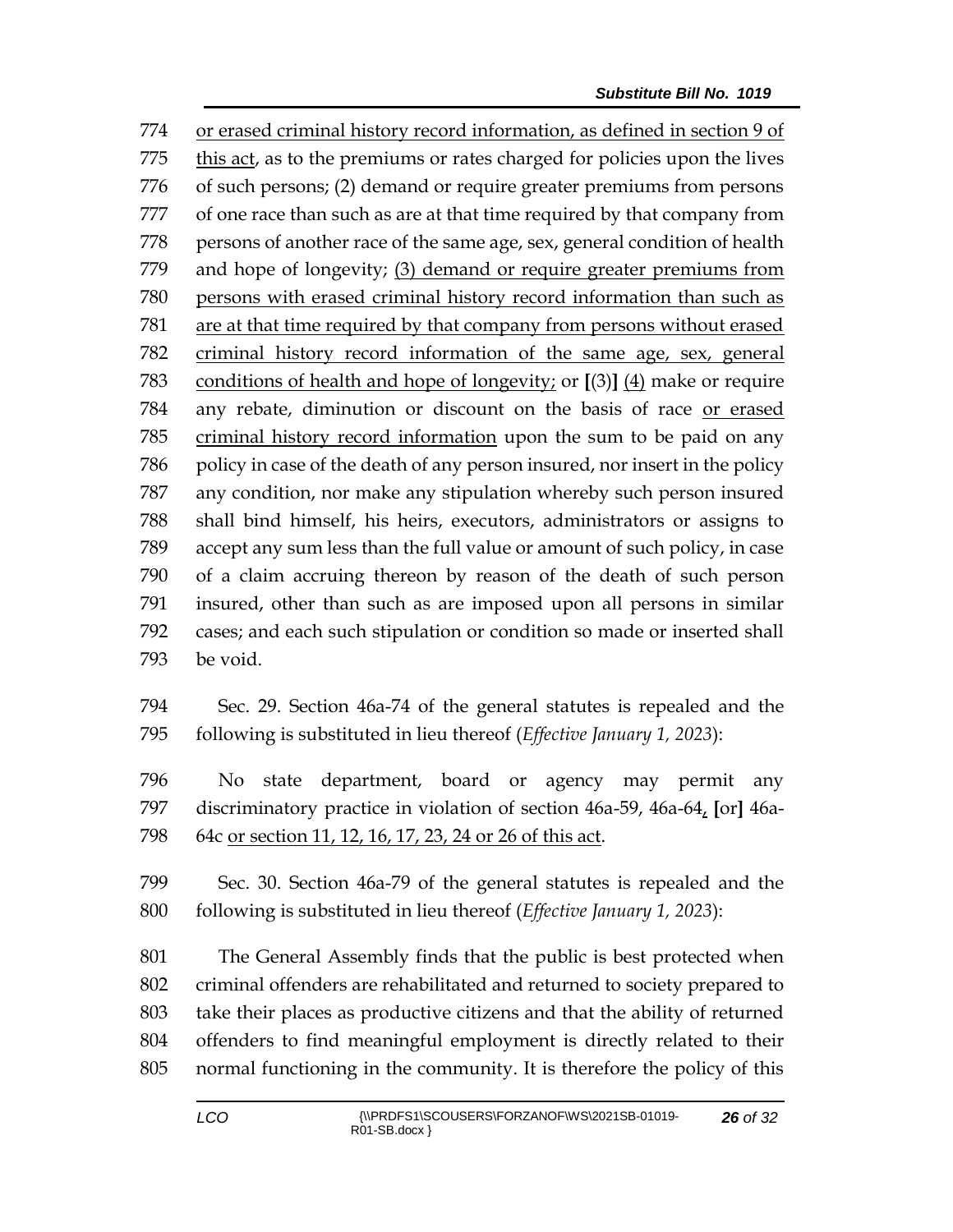state to encourage all employers to give favorable consideration to providing jobs to qualified individuals, including those who may have **[**criminal conviction records**]** conviction information, as defined in section 54-142g, as amended by this act. Nothing in this section shall be construed to permit any employer to refuse to hire or employ or to bar or to discharge from employment or to discriminate against an individual in compensation or in terms on the basis of that person's erased criminal history record information, as defined in section 9 of this act.

 Sec. 31. Section 46a-80 of the general statutes is repealed and the following is substituted in lieu thereof (*Effective January 1, 2023*):

 (a) Except as provided in subsection (c) of this section, subsection (b) of section 46a-81, as amended by this act, and section 36a-489, and notwithstanding any other provisions of law to the contrary, a person shall not be disqualified from employment by the state or any of its agencies, nor shall a person be disqualified to practice, pursue or engage in any occupation, trade, vocation, profession or business for which a license, permit, certificate or registration is required to be issued by the state or any of its agencies solely **[**because of a prior conviction of a crime**]** on the basis of that person's conviction information, as defined in 826 section 54-142g, as amended by this act.

 (b) Except for a position for which any provision of the general statutes specifically disqualifies a person from employment by the state or any of its agencies **[**because of a prior conviction of a crime**]** on the basis of that person's conviction information, no employer, as defined in section **[**5-270**]** 9 of this act, shall inquire about a prospective employee's **[**past convictions**]** conviction information until such prospective 833 employee has been deemed otherwise qualified for the position in accordance with the provisions of section 31-51i, as amended by this act.

 (c) A person may be denied employment by the state or any of its agencies, or a person may be denied a license, permit, certificate or registration to pursue, practice or engage in an occupation, trade,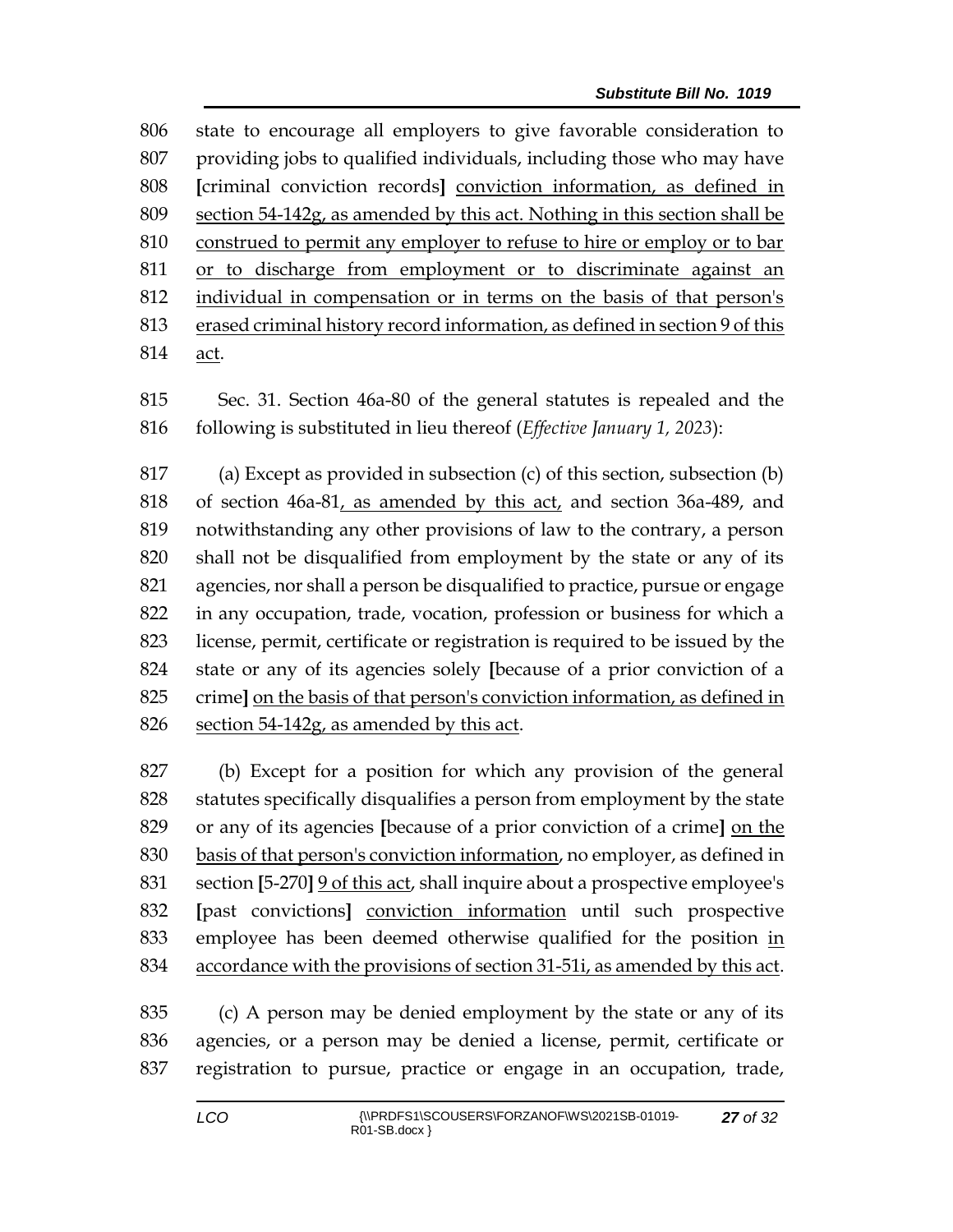vocation, profession or business **[**by reason of the prior conviction of a crime**]** on the basis of that person's conviction information if, after considering (1) the nature of the crime and its relationship to the job for which the person has applied; (2) information pertaining to the degree of rehabilitation of the convicted person; and (3) the time elapsed since the conviction or release, the state or any of its agencies determines that the applicant is not suitable for the position of employment sought or the specific occupation, trade, vocation, profession or business for which the license, permit, certificate or registration is sought. In making a determination under this subsection, the state or any of its agencies shall give consideration to a provisional pardon issued pursuant to section 54-130e, or a certificate of rehabilitation issued pursuant to section 54- 108f or 54-130e, and such provisional pardon or certificate of rehabilitation shall establish a presumption that such applicant has been rehabilitated. If an application is denied based on **[**a**]** conviction information for which the applicant has received a provisional pardon or certificate of rehabilitation, the state or any of its agencies, as the case may be, shall provide a written statement to the applicant of its reasons for such denial.

 (d) If **[**a conviction of a crime**]** conviction information is used as a basis for rejection of an applicant, such rejection shall be in writing and specifically state the evidence presented and reasons for rejection. A copy of such rejection shall be sent by registered mail to the applicant.

 (e) In no case may **[**records of arrest, which are not followed by a conviction, or records of convictions, which have been erased**]** erased criminal history record information, as defined in section 9 of this act, nonconviction information, as defined in section 54-142g, as amended by this act, or criminal history record information, as defined in section 54-142g, as amended by this act, apart from conviction information, be used, distributed or disseminated by the state or any of its agencies in connection with an application for employment or for a permit, license, certificate or registration.

(f) Nothing in this section shall permit any employer to discriminate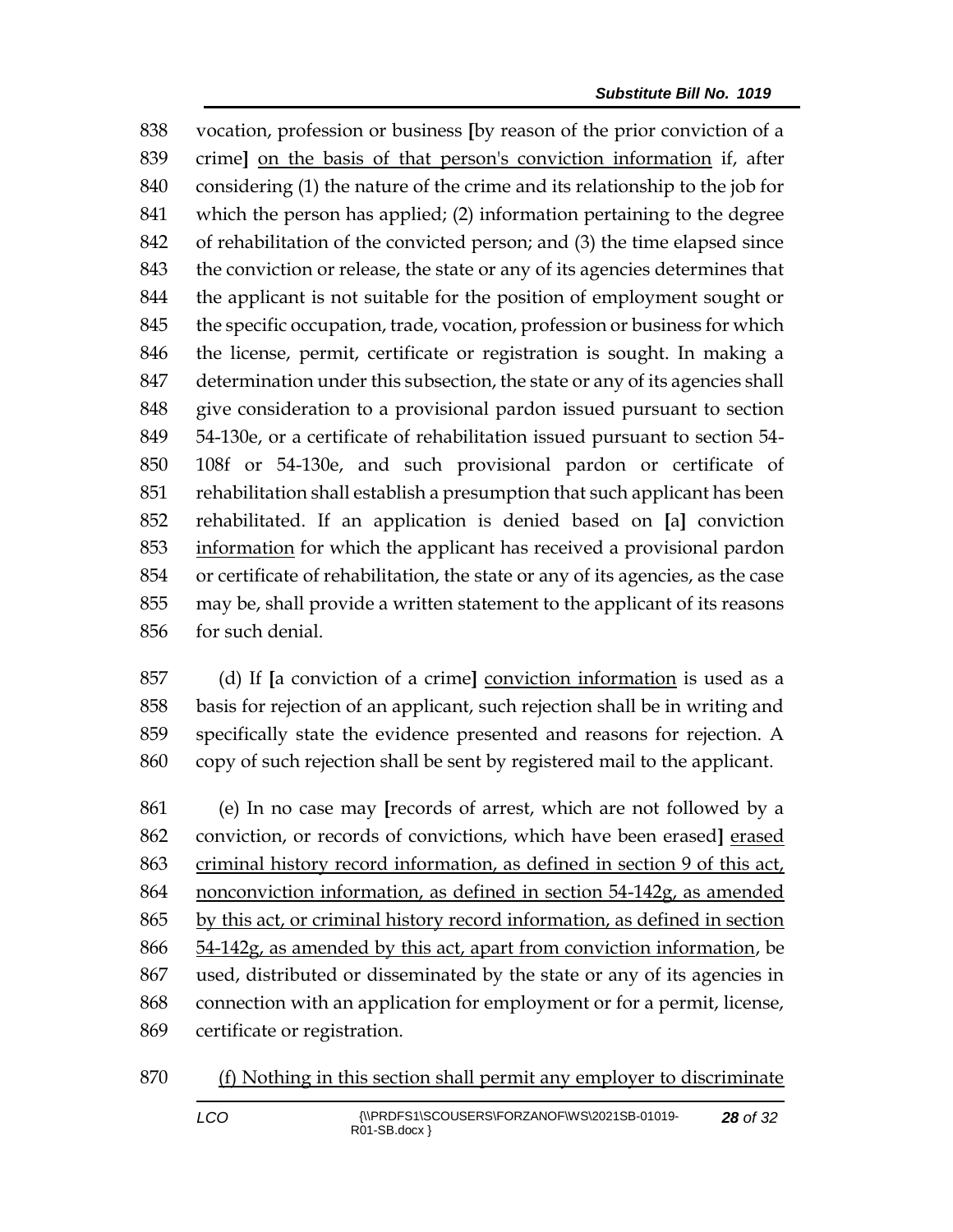on the basis of erased criminal history record information in violation of section 31-51i, as amended by this act, or section 17 of this act.

 Sec. 32. Subsection (a) of section 46a-81 of the general statutes is repealed and the following is substituted in lieu thereof (*Effective January 1, 2023*):

 (a) Except as provided in section 36a-489, the provisions of sections 46a-79 to 46a-81, inclusive, as amended by this act, shall prevail over any other provisions of law which purport to govern the denial of licenses, permits, certificates, registrations, or other means to engage in an occupation, trade, vocation, business or profession, on the grounds of a lack of good moral character, or which purport to govern the suspension or revocation of a license, permit, certificate or registration on the grounds of conviction **[**of a crime**]** information, as defined in section 54- 142g, as amended by this act.

 Sec. 33. Subsection (b) of section 54-142g of the general statutes is repealed and the following is substituted in lieu thereof (*Effective January 1, 2023*):

 (b) "Criminal justice agency" means any court with criminal jurisdiction, the Department of Motor Vehicles or any other governmental agency created by statute which is authorized by law and engages, in fact, as its principal function in activities constituting the administration of criminal justice, including, but not limited to, organized municipal police departments, the Division of Criminal Justice, the Department of Emergency Services and Public Protection, including the Division of State Police, the Department of Correction, the Court Support Services Division, the Office of Policy and Management, the state's attorneys, assistant state's attorneys and deputy assistant state's attorneys, the Board of Pardons and Paroles, the Chief Medical Examiner and the Office of the Victim Advocate. "Criminal justice agency" includes any component of a public, noncriminal justice agency if such component is created by statute and is authorized by law and, in fact, engages in activities constituting the administration of criminal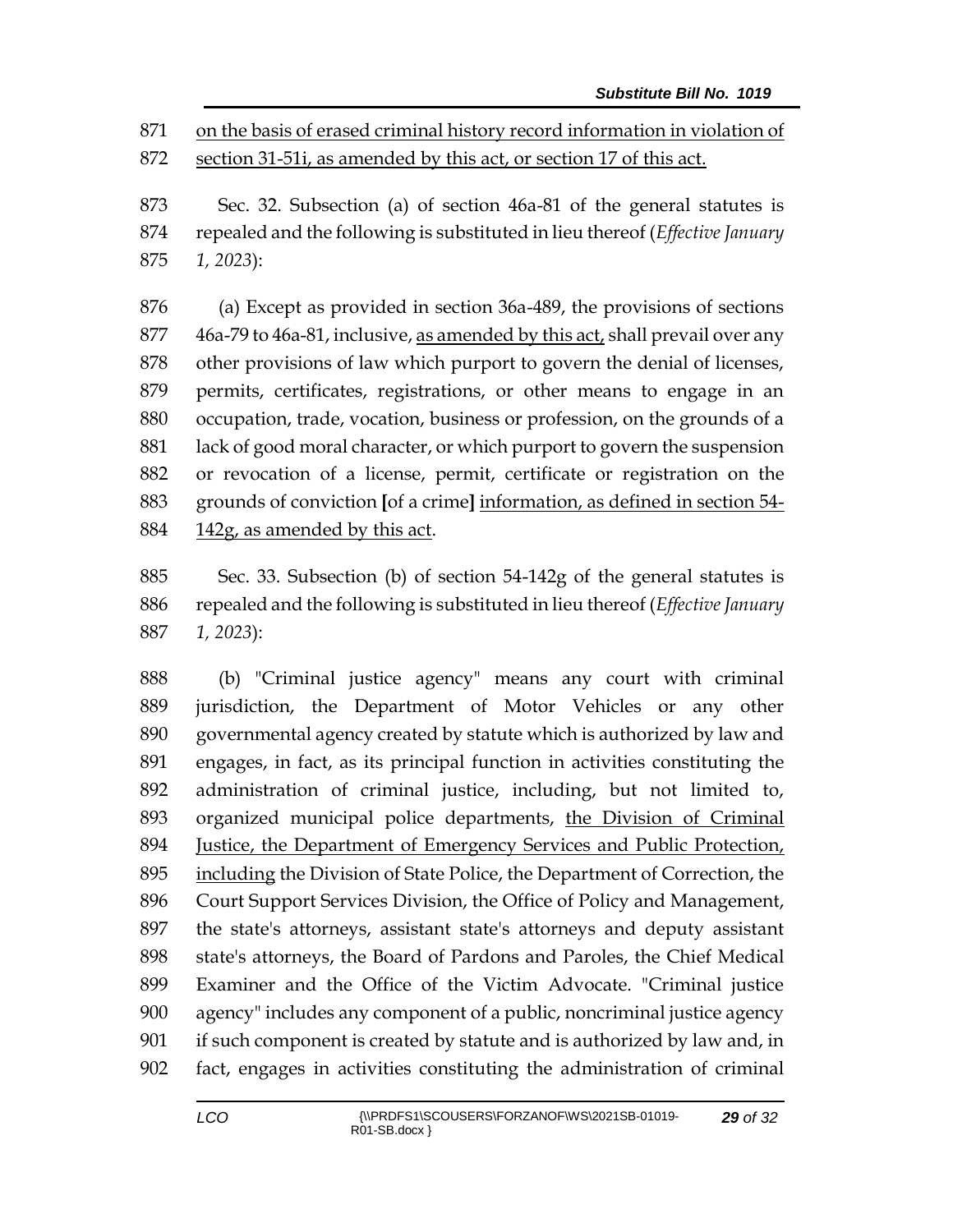justice as its principal function.

 Sec. 34. Section 52-180b of the general statutes is repealed and the following is substituted in lieu thereof (*Effective January 1, 2023*):

 There shall be a rebuttable presumption against admission of evidence of the prior criminal conviction of an applicant or employee in an action alleging that an employer has been negligent in hiring an applicant or retaining an employee, or in supervising the employer's agent, representative or designee with respect to hiring an applicant or retaining an employee, if the applicant or employee held a valid provisional pardon or certificate of rehabilitation at the time such alleged negligence occurred and a party establishes, by a preponderance of the evidence, that the employer knew that the applicant or employee held a valid provisional pardon or certificate of rehabilitation at the time such alleged negligence occurred. For the purposes of this section, "employer" has the same meaning as provided in section **[**31-51i**]** 9 of this act.

 Sec. 35. (NEW) (*Effective October 1, 2021*) (a) Notwithstanding any provision of the general statutes, any offense which constitutes a breach of any law of this state for which a person may be sentenced to a term of imprisonment of up to but not exceeding one year shall be punishable by imprisonment for a period not to exceed three hundred sixty-four days. A misdemeanor conviction for which a person was sentenced to a term of imprisonment of one year shall continue to be deemed a misdemeanor conviction after the maximum term of imprisonment is reduced pursuant to this section.

 (b) The provisions of this section apply to any term of imprisonment for which a person was sentenced to before, on or after October 1, 2021.

 (c) Any person sentenced to a term of imprisonment of one year, prior to October 1, 2021, for any offense previously punishable by a term of imprisonment of up to but not exceeding one year, may apply to the court that entered the judgment of conviction to have the term of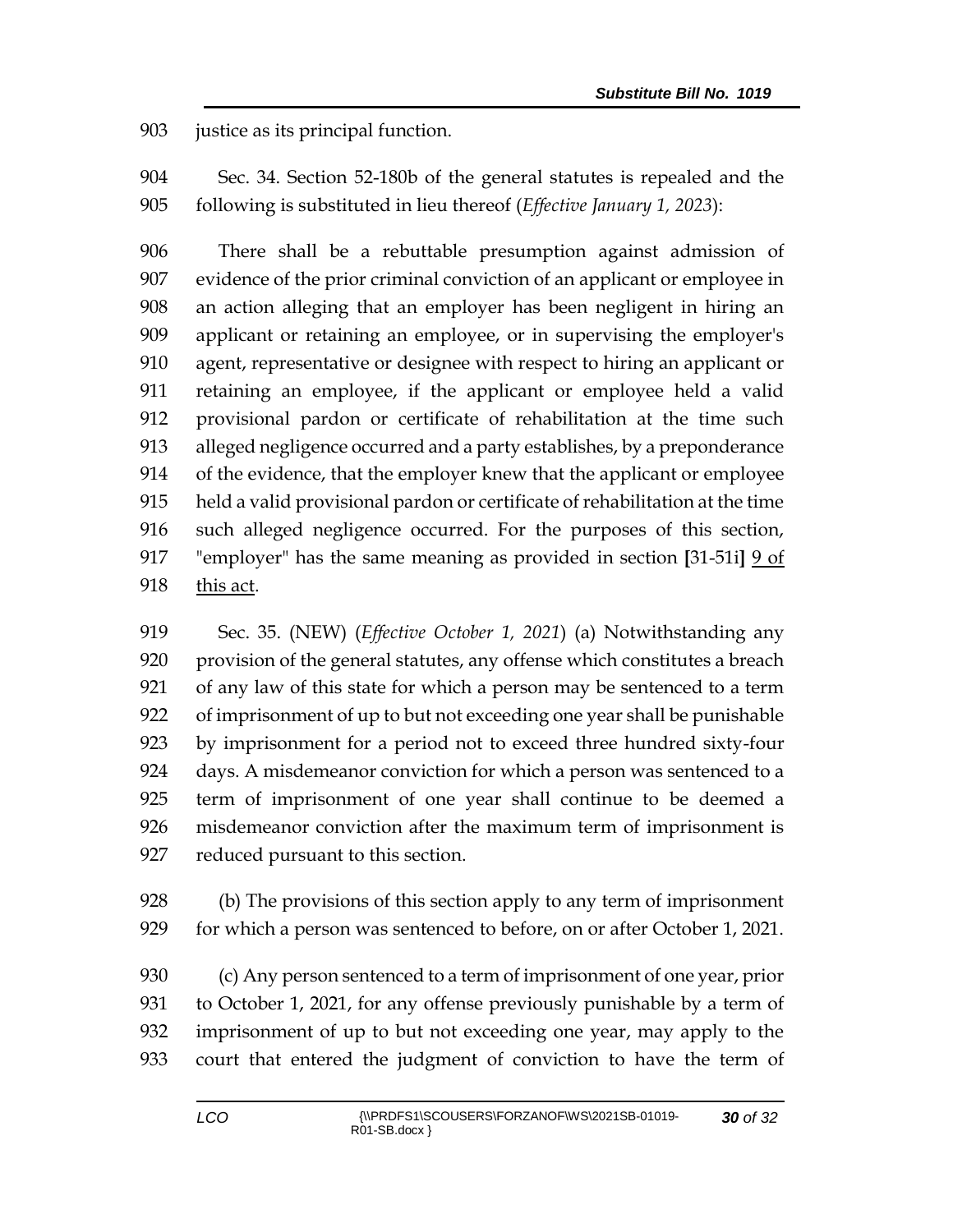sentence modified to the maximum term of imprisonment for a period not to exceed three hundred sixty-four days. Any such application may be filed at any time and the court shall issue such modification regardless of the date of conviction, provided the record of such sentence has not been destroyed.

| sections: |                 |                       |
|-----------|-----------------|-----------------------|
| Section 1 | July 1, 2021    | $54 - 124a(1)$        |
| Sec. 2    | January 1, 2023 | 54-130a               |
| Sec. 3    | January 1, 2023 | 54-142a               |
| Sec. 4    | January 1, 2023 | 54-142d               |
| Sec. 5    | January 1, 2023 | New section           |
| Sec. 6    | January 1, 2023 | 54-142e               |
| Sec. 7    | July 1, 2021    | $29-11(c)$            |
| Sec. 8    | January 1, 2023 | $54-142k(d)$          |
| Sec. 9    | January 1, 2023 | New section           |
| Sec. 10   | January 1, 2023 | $46a-51(7)$ and $(8)$ |
| Sec. 11   | October 1, 2021 | New section           |
| Sec. 12   | October 1, 2021 | New section           |
| Sec. 13   | January 1, 2023 | 8-265с                |
| Sec. 14   | January 1, 2023 | 8-315                 |
| Sec. 15   | January 1, 2023 | 31-51i                |
| Sec. 16   | October 1, 2021 | New section           |
| Sec. 17   | October 1, 2021 | New section           |
| Sec. 18   | October 1, 2021 | New section           |
| Sec. 19   | October 1, 2021 | New section           |
| Sec. 20   | October 1, 2021 | New section           |
| Sec. 21   | October 1, 2021 | New section           |
| Sec. 22   | October 1, 2021 | New section           |
| Sec. 23   | October 1, 2021 | New section           |
| Sec. 24   | October 1, 2021 | New section           |
| Sec. 25   | January 1, 2023 | $10a-6(b)$            |
| Sec. 26   | October 1, 2021 | New section           |
| Sec. 27   | January 1, 2023 | 38a-358               |
| Sec. 28   | January 1, 2023 | 38a-447               |
| Sec. 29   | January 1, 2023 | 46a-74                |
| Sec. 30   | January 1, 2023 | 46a-79                |

This act shall take effect as follows and shall amend the following